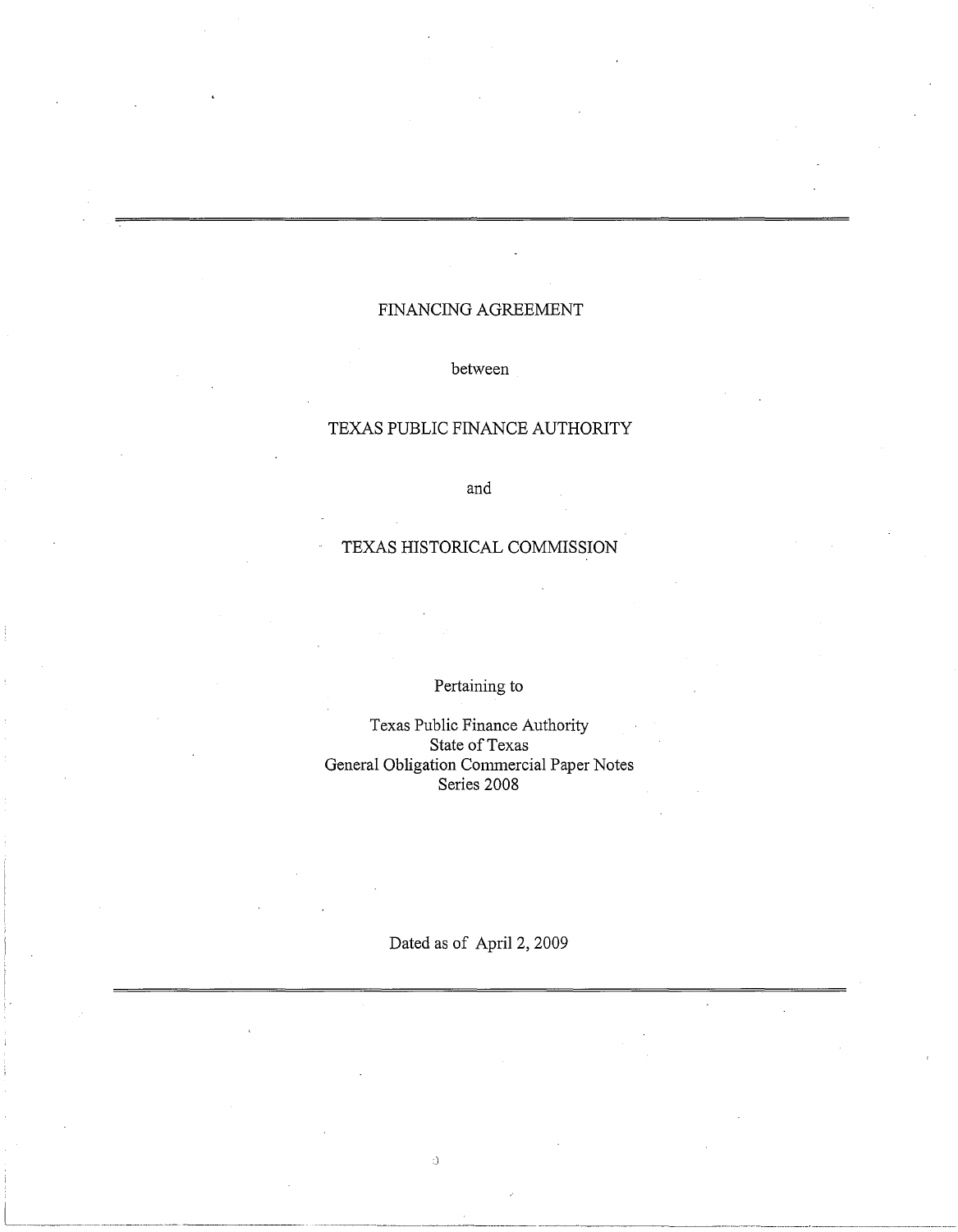# TABLE OF CONTENTS

# Page Number

# **ARTICLE I**

# DEFINITIONS AND OTHER PRELIMINARY MATTERS

## **ARTICLE II**

## GENERAL REPRESENTATIONS AND WARRANTIES

# **ARTICLE III**

## THE PROJECT

## **ARTICLE IV**

## THE NOTES

## **ARTICLE V**

# PARTICULAR AGREEMENTS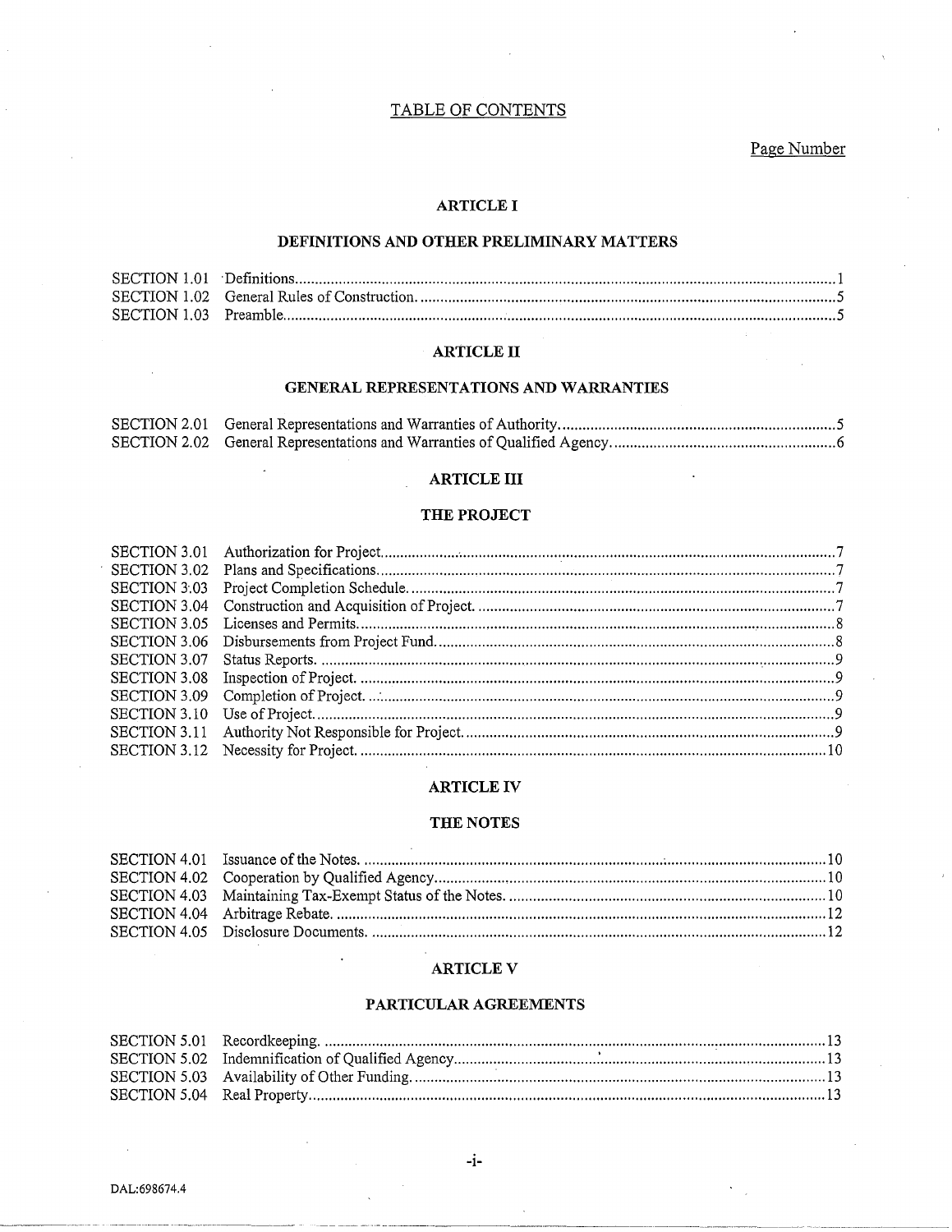# **ARTICLE VI**

# **MISCELLANEOUS PROVISIONS**

| Project Completion Schedule<br><b>EXHIBIT B</b><br>Governmental Project Approvals<br><b>EXHIBIT C</b> |  |
|-------------------------------------------------------------------------------------------------------|--|
|                                                                                                       |  |
|                                                                                                       |  |
| Form of Disbursement Certificate<br><b>EXHIBIT D</b>                                                  |  |
| <b>EXHIBIT E</b><br>Monthly Status Report Information                                                 |  |
| Form of Project Completion Certificate<br><b>EXHIBIT F</b>                                            |  |
| Form of Project Substitution Certificate<br><b>EXHIBIT G</b>                                          |  |

 $\langle$ 

-11-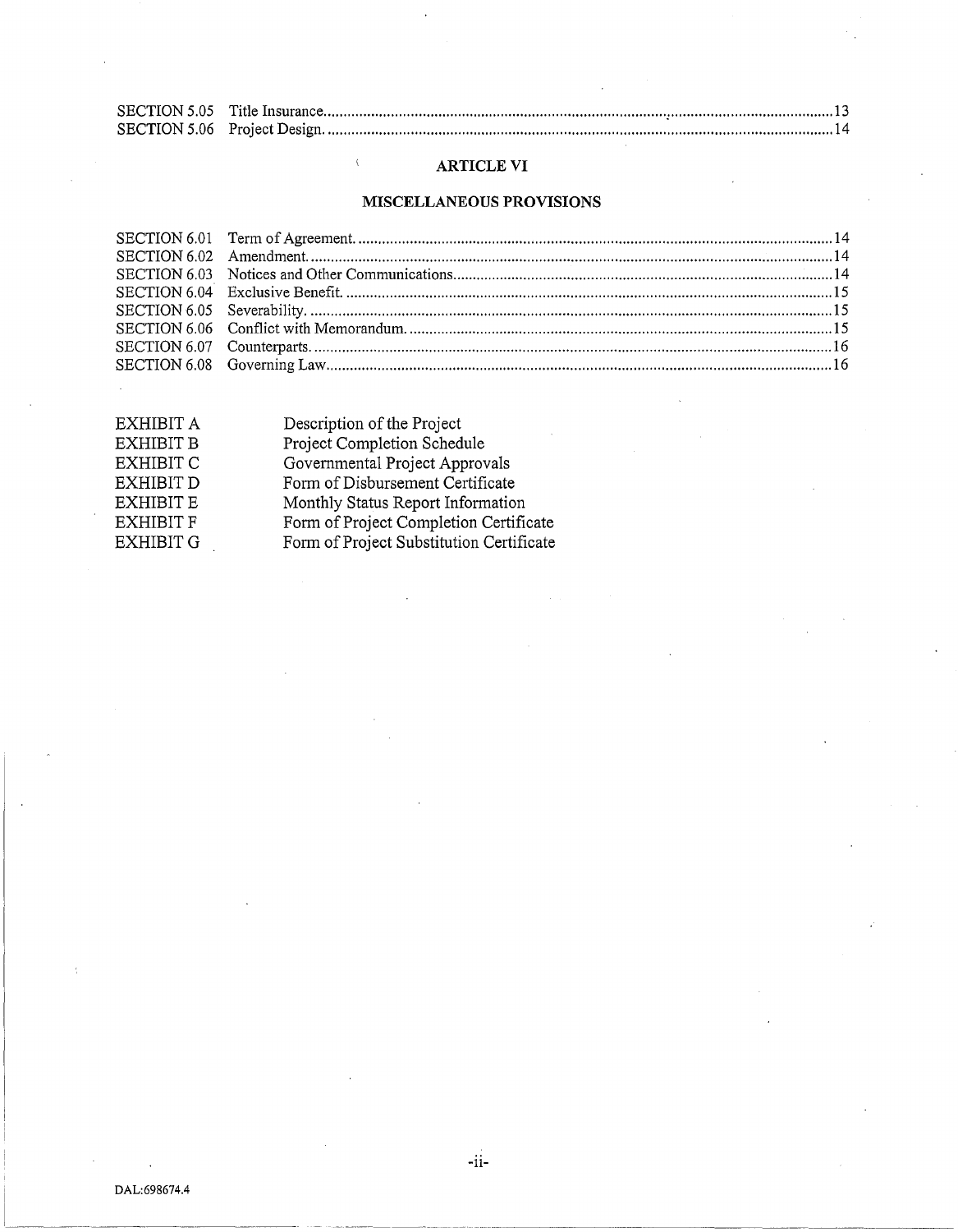# **FINANCING AGREEMENT**

FINANCING AGREEMENT, dated as of April 2, 2009, between the TEXAS PUBLIC FINANCE AUTHORITY (the "Authority") and the Texas Historical Commission (the "Qualified Agency");

#### **WITNESSETH:**

WHEREAS, the Authority is authorized to provide financing of certain projects (hereinafter defined) for certain agencies of the State of Texas through the issuance of commercial paper notes pursuant to certain provisions of the Texas Constitution and other statutory and regulatory authorities including, but not limited to, Article III, Section 50-g of the Texas Constitution, Chapters 1232, and 1371 Texas Government Code, as amended, and Part X, Title 34, Texas Administrative Code (collectively, the "Authorizing Law");

WHEREAS, one or more projects of the Qualified Agency have been authorized in appropriations by the Legislature of the State; and

WHEREAS, the parties desire to provide for the financing by the Authority of certain projects for the Qualified Agency;

NOW, THEREFORE, in consideration of the premises, the parties hereto agree as follows:

# **ARTICLE I**

#### **DEFINITIONS AND OTHER PRELIMINARY MATTERS**

SECTION 1.01 Definitions.

Except as otherwise provided in this Financing Agreement, the capitalized terms in this Financing Agreement shall have the meanings specified in this section unless the context requires otherwise.

*Agency Act-* Texas Government Code, Chapter 442.

Appropriation Act – HB1, Article IX, Acts 80<sup>th</sup> Legislature, R.S. (2007), and any other act of the Legislature appropriating funds for the Project to the Qualified Agency.

*Authority-* the Texas Public Finance Authority or any successor thereto.

*Authority Regulations* - the regulations of the Authority in Part X, Title 34, Texas Administrative Code, as amended.

*Authorized Agency Representative* - the chief administrative officer of the Qualified Agency or any member of the staff of the Qualified Agency designated by the chief administrative officer or by the governing body of the Qualified Agency as an authorized representative.

*Authorizing Law* - means the "Authorizing Law" as defined in the preamble of this Financing Agreement.

*Available Construction Proceeds-* means Proceeds other than Proceeds used to refund the obligations refunded by the Notes (if any) and to pay issuance costs. For purposes of determining

·-------------~~-·--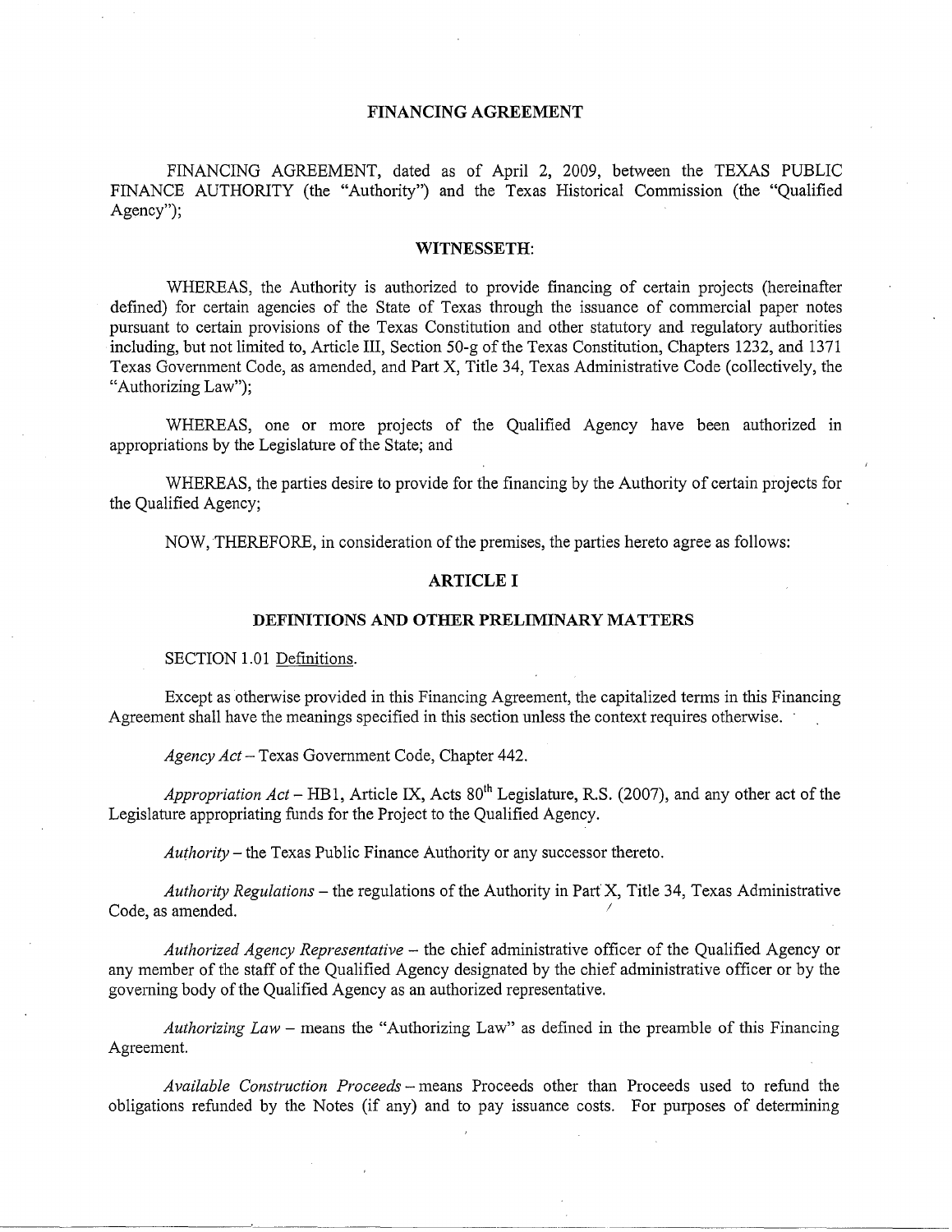compliance with the spending requirements as of the end of each of the first three spending periods, available construction proceeds include the amount of future earnings that the Qualified Agency reasonably expected as of the issue date.

*Board-* the Board of Directors of the Authority.

*Bond Counsel –* any law firm experienced in matters relating to the issuance of tax-exempt obligations and engaged by the Board to render such services.

*Business Day-* any day on which the Comptroller and the Authority are open for business and on which financial institutions in the city where the principal corporate trust office of the Issuing and Paying Agent is located are not authorized by law or executive order to close.

*Closing-* with respect to each sale of Notes, the concurrent delivery of such Notes to, or upon the order of, the initial purchaser(s) in exchange for payment therefor.

*Closing Date* – the date of a Closing.

*Code-* the Internal Revenue Code of 1986, as amended, together with all published regulations promulgated thereunder and rulings issued with respect thereto by the United States Department of the Treasury or the Internal Revenue Service.

*Comptroller-* the Comptroller of Public Accounts of the State or any successor thereto, including the individual elected to serve as Comptroller of the State, the Deputy Comptroller, or such other official designated by law to serve or act in the capacity of the Comptroller.

*Construction Expenditures* -means capital expenditures that are allocable to the cost of real property or constructed personal property. Except as provided below, construction expenditures do not include expenditures for acquisitions of interests in land or other existing real property. Expenditures are not for the acquisition of an interest in existing real property other than land if the contract between the seller and the Qualified Agency requires the seller to build or install the property (e.g., a turnkey contract), but only to the extent that the property has not been built or installed at the time the parties enter into the contract. Constructed personal property means tangible personal property (or, if acquired pursuant to a single acquisition contract, properties) or specially developed computer software if: (i) A substantial portion of the property or properties is completed more than 6 months after the earlier of the date construction or rehabilitation commenced and the date the Qualified Agency entered into an acquisition contract; (ii) based on the reasonable expectations of the Qualified Agency, if any, or representations of the person constructing the property, with the exercise of due diligence, completion of construction or rehabilitation (and delivery to the Qualified Agency) could not have occurred within that 6-month period; and (iii) if the Qualified Agency itself builds or rehabilitates the property, not more than 75 percent of the capitalizable cost is attributable to property acquired by the Qualified Agency (e.g., components, raw materials, and other supplies). Specially developed computer software means any programs or routines used to cause a computer to perform a desired task or set of tasks, and the documentation required to describe and maintain those programs, provided that the software is specially developed and is functionally related and subordinate to real property or other constructed personal property.

*Costs of Issuance-* the "costs of issuance," as provided in the Authorizing Law and defined in the Resolution, incurred in connection with the issuance of the Notes.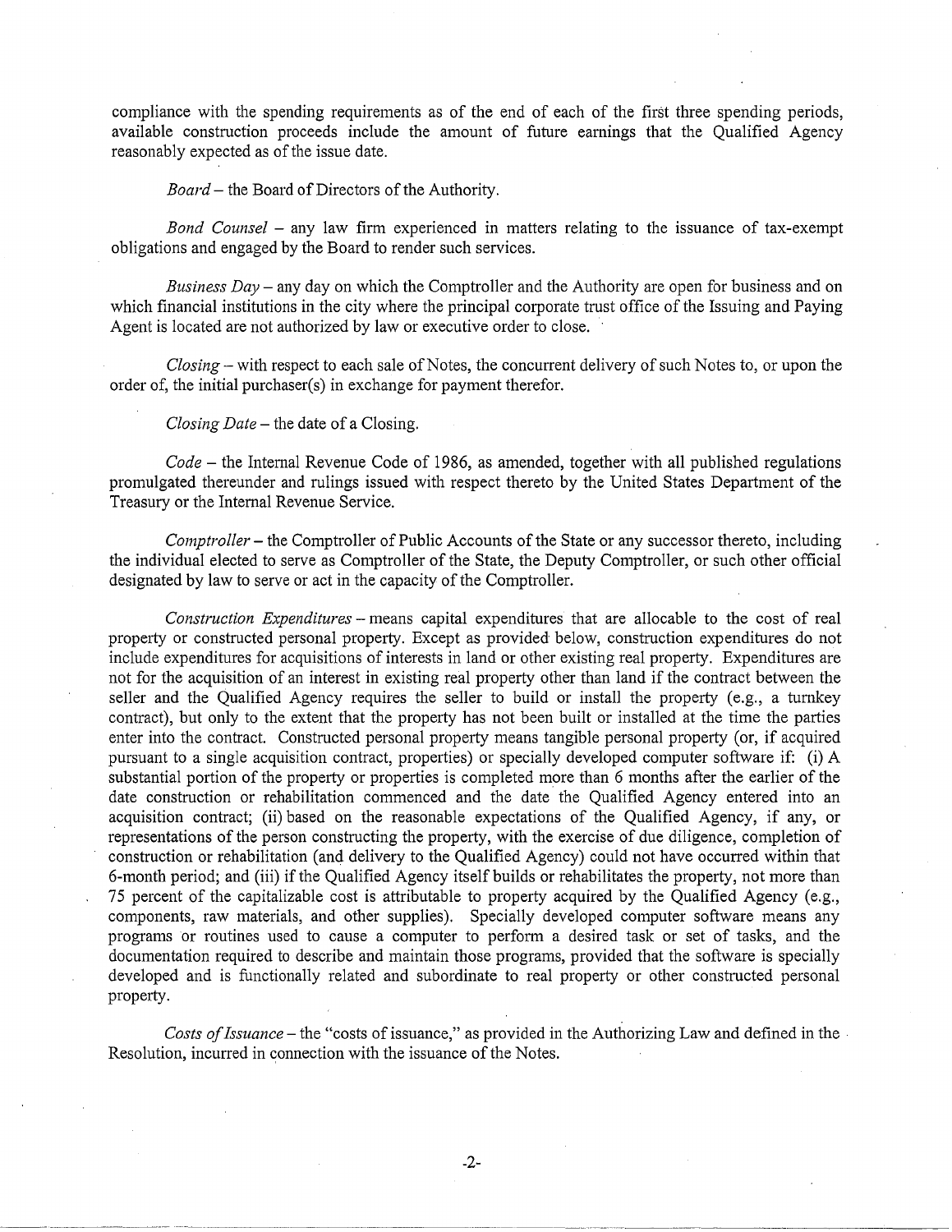*Disbursement Certificate* - a certificate of the Authorized Agency Representative for the disbursement of funds from the appropriate account of the Project Fund, in substantially the form of Exhibit D of this Financing Agreement.

*Disclosure Documents-* collectively, the Offering Memorandum and any amendments thereto.

*Event of Taxability* – any act or omission that could adversely affect the excludability of the interest on any Note from the gross income of the owner of the Note.

*Executive Director-* the Executive Director of the Authority, or any member of the staff of the Authority authorized by the Board to perform the duties of the Executive Director.

*Facility Contract-* any contract, entered into by the Qualified Agency after the effective date of this Financing Agreement, for the design, engineering, acquisition, construction, equipping, repair, or renovation of any facilities financed for the Qualified Agency in whole or part with proceeds of the Notes.

*Financing Agreement-* this Financing Agreement, and any amendments hereto.

*Gross Proceeds* -means any Proceeds and any Replacement Proceeds.

*Interest and Sinking Fund* - the fund by that name created pursuant to Section 4.01 of the Resolution for the purpose of paying Note Obligations.

*Investment Proceeds* – means any amounts actually or constructively received from investing Proceeds.

*Legislative Budget Board-* the joint committee of the Legislature that develops recommendations for legislative appropriations for the state agencies.

*Legislature* – the Legislature of the State.

*Memorandum-* the Memorandum of Understanding, dated as of October 9, 2003, between the Authority and the Qualified Agency, and any amendments thereto.

*Notes* - any obligations issued by the Authority from time to time to finance or refinance the Project

*Offering Memorandum-* the final official disclosure document authorized by the Authority to be used in connection with the sale of the Notes.

*Plans and Specifications-* the plans and specifications for the Project Component(s), as amended or supplemented.

*Proceeds* - means any Sale Proceeds, Investment Proceeds, and Transferred Proceeds of the Notes which are attributable to financing the Project.

*Project-* collectively, the Project Components.

*Project Completion Amount-* the aggregate amount of the cost of all of the Project Components, · as set forth in Exhibit A to this Financing Agreement.

\.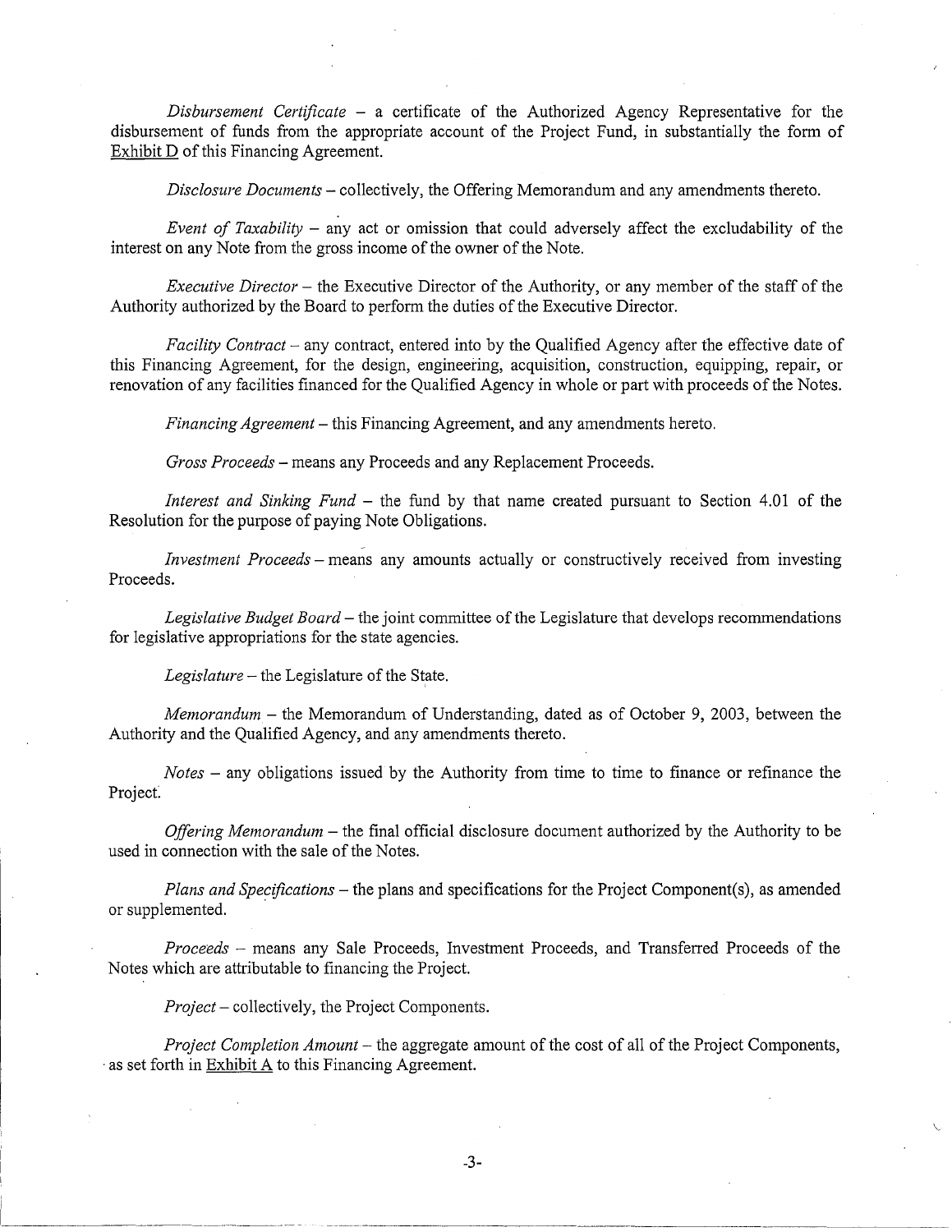*Project Completion Certificate* - a certificate of an Authorized Agency Representative delivered on behalf of the Qualified Agency, pursuant to this Financing Agreement, to the effect that the Project has been completed (or that no further proceeds of the Notes are required for the payment of Project Costs), in substantially the form set forth in Exhibit F to this Financing Agreement.

*Project Completion Date* - the date that the Project is completed, as certified in the Project Completion Certificate.

*Project Completion Schedule-* the schedule projecting the rate of expenditure of proceeds of the Notes for the payment of Project Costs which is set forth in Exhibit B to this Financing Agreement.

*Project Component* – each respective item (or part of an item) in the Appropriation Act that has been approved to be financed with proceeds of the Notes, as described in Exhibit A to this Financing Agreement.

*Project Costs-* any costs associated with the Project that are authorized under the Authorizing Law to be paid with proceeds of the Notes.

*Project Financing Documents* - collectively, all documents furnished by the Qualified Agency to the Authority in connection with the financing of the Project and issuance of the Notes, including (without limitation) the Memorandum, the Request for Financing, this Financing Agreement, each Disbursement Certificate, any Project Substitution Certificate, and the Project Completion Certificate.

*Project Fund-* the fund by that name and any other project fund created pursuant to Section 4.01 of the Resolution.

*Project ·Substitution Certificate* - a certificate of an Authorized Agency Representative to the effect that a Project Component is to be substituted for, in substantially the form set forth as an exhibit to this Financing Agreement.

*Qualified Agency* - the "Qualified Agency" as defined in the preamble of this Financing Agreement or any successor thereto.

*Regulations* - means the temporary or final Income Tax Regulations applicable to the Notes pursuant to sections 141 through 150 of the Code. Any reference to a section of the Regulations shall also refer to any successor provision to such section hereafter promulgated by the Internal Revenue Service pursuant to sections 141 through 150 of the Code and applicable to the Notes.

*Replacement Proceeds* - has the meaning set forth in Section 1.148-1 (c) of the Regulations and generally includes amounts that have a sufficiently direct nexus to the Notes or to the governmental purpose of the Notes to conclude that the amounts would have been used for that governmental purpose if the proceeds of the Notes were not used or to be used for that governmental purpose. For this purpose, the mere availability or preliminary earmarking of amounts for a governmental purpose does not in itself establish a sufficient nexus to cause those amounts to be replacement proceeds. Replacement proceeds include, but are not limited to, sinking funds and pledged funds.

*Request for Financing* - the letter or other communication from the Qualified Agency to the Authority requesting financing for the Project, and any supplements thereto.

*Resolution* – the resolution of the Authority adopted on April 16, 2002, pursuant to which the Notes are authorized to be issued, and any amendments and supplements thereto.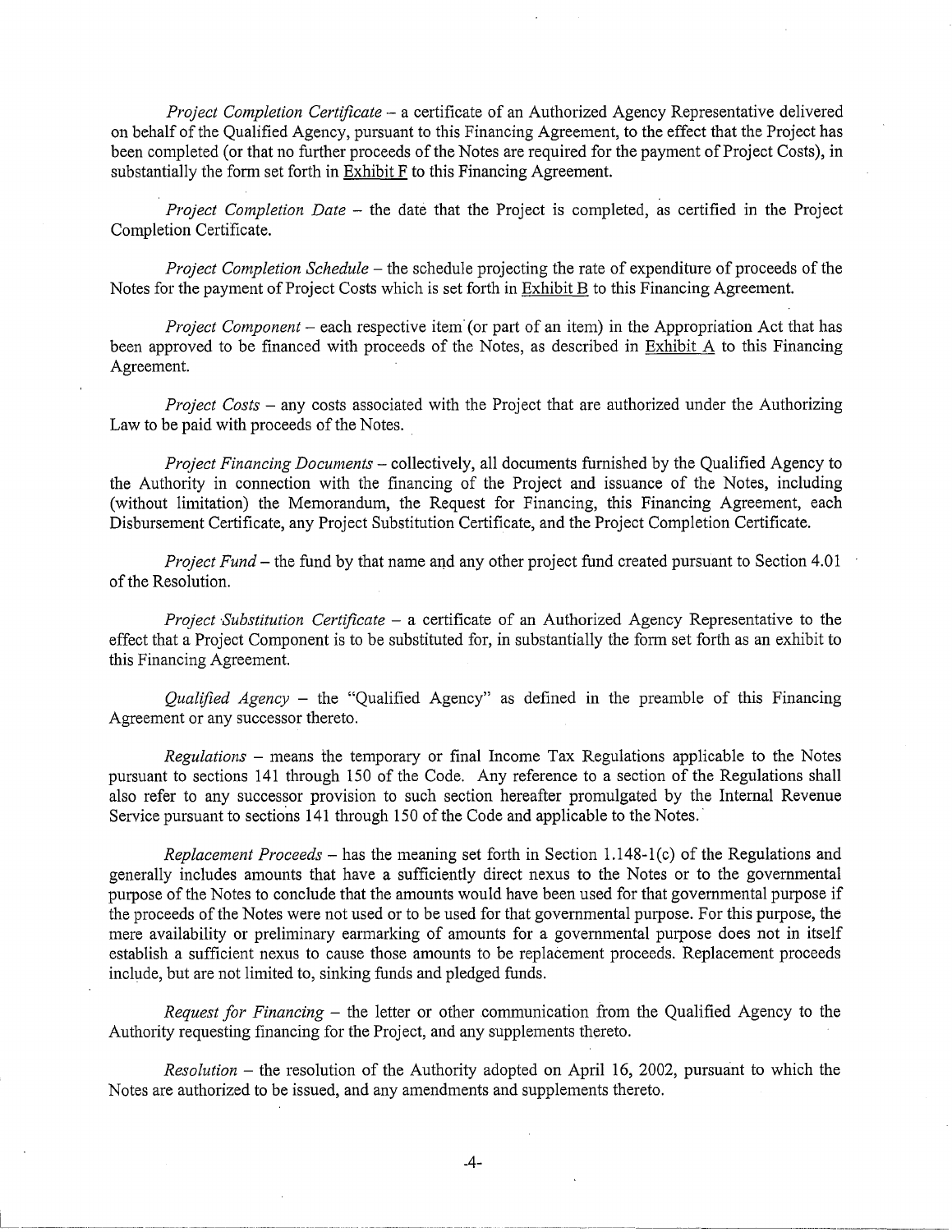*Sale Proceeds* - means any amounts actually or constructively received from the sale (or other disposition) of any Note, including amounts used to pay underwriters' discount or compensation and accrued interest other than pre-issuance accrued interest.

*State-* the State of Texas.

*Transferred Proceeds* - means transferred proceeds as defined in Section 1.148-9 of the Regulations which includes Proceeds of any Notes used to refund Notes outstanding prior to the Closing Date.

# SECTION 1.02 General Rules of Construction.

(a) A capitalized term used in this Financing Agreement that is not defined herein and that is defined in the Resolution shall have the meaning assigned to it in the Resolution.

(b) Whenever in this Financing Agreement the context requires:

(1) a reference to the singular number includes the plural and vice versa; and

(2) a word denoting gender includes the masculine, feminine, and neuter.

(c) The table of contents and the titles given to any article or section of this Financing Agreement are for convenience only and are not intended to modify the article or section.

#### SECTION 1.03 Preamble.

The statements and findings in the preamble of this Financing Agreement are hereby adopted and made a part of the Financing Agreement.

#### **ARTICLE II**

#### **GENERAL REPRESENTATIONS AND WARRANTIES**

#### SECTION 2.01 General Representations and Warranties of Authority.

The Authority represents and warrants as follows:

(1) the Authority is a validly existing agency of the State authorized to operate under the Texas Public Finance Authority Act, Chapter 1232, Texas Government Code, as amended;

(2) the Authority has full power and authority to execute and deliver this Financing Agreement, perform its obligations thereunder, and carry out the transactions contemplated hereby;

(3) the Authority has duly authorized the execution and delivery of this Financing Agreement and the performance of its obligations thereunder;

(4) the execution and delivery of this Financing Agreement, the consummation of the transactions contemplated hereby, the performance of its obligations hereunder, and the compliance with the terms hereof by the Authority will not conflict with, or constitute a default under, any law (including administrative rule), judgment, decree, order, permit, license,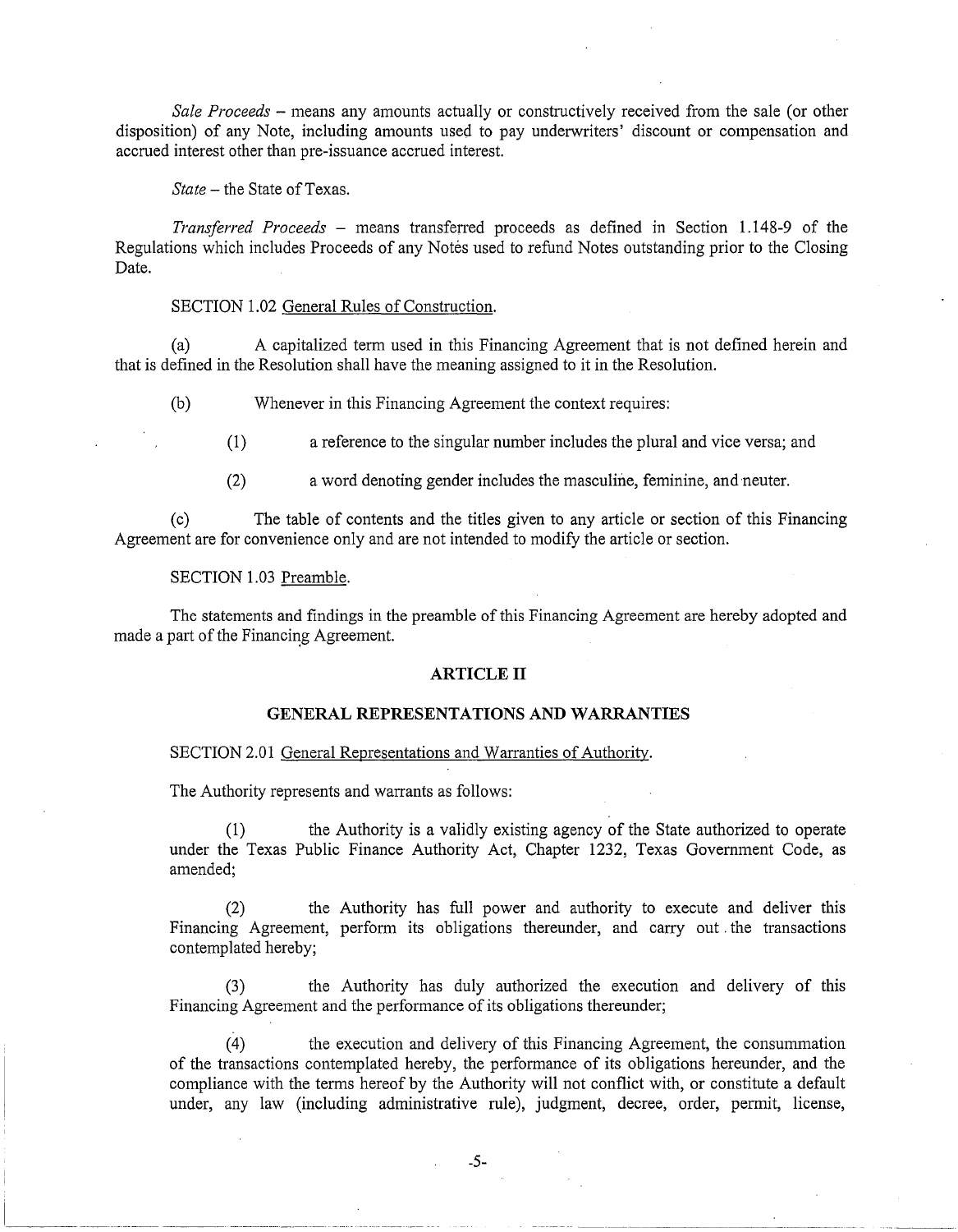agreement, mortgage, lease, or other instrument to which the Authority is subject or by which it is bound;

(5) the Authority has full power and authority to issue the Notes, to cause funds to be made available to finance the Project in accordance with the Resolution and this Financing Agreement and to perform its obligations under the Resolution;

(6) the Resolution has been duly adopted by the Authority, is in full force and effect, and constitutes the legal, valid, and binding act of the Authority;

(7) this Financing Agreement, when duly executed and delivered by the Authority, will constitute a legal, valid, and binding obligation of the Authority; and

(8) the Authority has not revoked its authorization of the Qualified Agency to declare official intent on behalf of the Authority for purposes of the Code.

#### SECTION 2.02 General Representations and Warranties of Qualified Agency.

The Qualified Agency represents and warrants, as follows:

(1) the Qualified Agency is a validly existing agency of the State authorized to operate under the Agency Act;

(2) the Qualified Agency has full power and authority to execute and deliver the Project Financing Documents, perform its obligations thereunder, and carry out the transactions contemplated thereby;

(3) the Qualified Agency has duly authorized the execution and delivery of the Project Financing Documents and the performance of its obligations thereunder;

(4) the execution and delivery of the Project Financing Documents, the consummation of the transactions contemplated thereby, the performance of its obligations thereunder, and the compliance with the terms thereof by the Qualified Agency will not conflict with, or constitute a default under, any law (including administrative rule), judgment, decree, order, permit, license, agreement, mortgage, lease, or other instrument to which the Qualified Agency is subject or by which the Qualified Agency or any of its property are bound;

(5) the Qualified Agency is not in violation of any law, which violation could adversely affect the consummation of the transactions contemplated by the Project Financing Documents; and

(6) the Project Financing Documents, when duly executed and delivered by the Qualified Agency, as appropriate, will constitute legal, valid, and binding obligations of the Qualified Agency.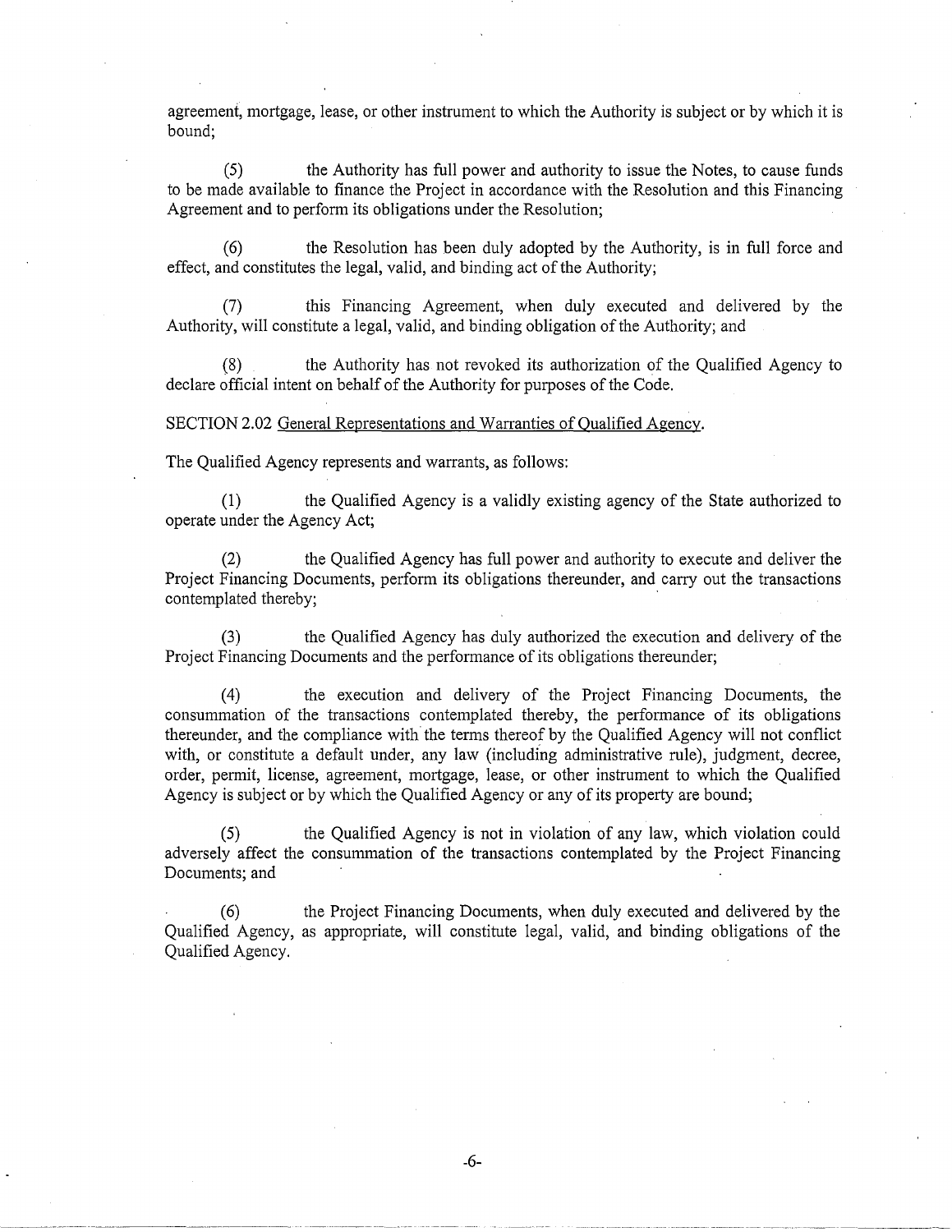## **ARTICLE III**

# **THE PROJECT**

#### SECTION 3.01 Authorization for Project.

(a) The Qualified Agency represents that the Project has been authorized by the Appropriation Act or other statute and that all of the Project Costs to be paid with proceeds of the Notes will be incurred for the acquisition, construction, equipping, major repair, or renovation of facilities and will otherwise be lawful expenditures of the Qualified Agency.

(b) The Qualified Agency represents that the description of each Project Component set forth in Exhibit A to this Financing Agreement is accurate.

(c) The Qualified Agency represents that it has submitted specific plans for the Project to the Legislative Budget Board and, if required by the Appropriation Act, such plans have been approved by the Legislative Budget Board.

# SECTION 3.02 Plans and Specifications.

(a) The Qualified Agency shall cause the Plans and Specifications, if necessary, to be prepared and shall maintain the Plans and Specifications with its official records.

(b) The Authority and its authorized agents may inspect the Plans and Specifications prepared by or on behalf of the Qualified Agency, if any, at reasonable times.

#### SECTION 3.03 Project Completion Schedule.

(a) As of the Closing Date, the Qualified Agency reasonably expects that the Project Completion Amount will be expended within the time periods set forth in Exhibit B hereto. The Qualified Agency represents that it is not aware of any fact or circumstance that could cause the entire Project Completion Amount not to be expended as set forth in the Project Completion Schedule, as amended from time to time.

(b) Upon becoming aware of any circumstances that will result in a deviation from Exhibit B hereto of 10% of the Project Completion Amount or more, the Qualified Agency shall notify the Executive Director of the amount and nature of such deviation.

(c) Upon becoming aware of any circumstances that will result in the expenditure for Project Costs in any "Expenditure Period" (as set forth in Exhibit B hereto) of an aggregate amount that is less than the amount set forth in Exhibit B hereto for such Expenditure Period, the Qualified Agency shall notify the Executive Director of (1) such aggregate expenditure amount, and (2) the reason(s) that such expenditure amount will be less than the amount set forth in Exhibit B hereto.

# SECTION 3.04 Construction and Acquisition of Project.

(a) The Qualified Agency shall cause the acquisition, construction, equipping, repair, and/or renovation of the Project to be completed with due diligence substantially in accordance with the Plans and Specifications and in a good and workman-like manner.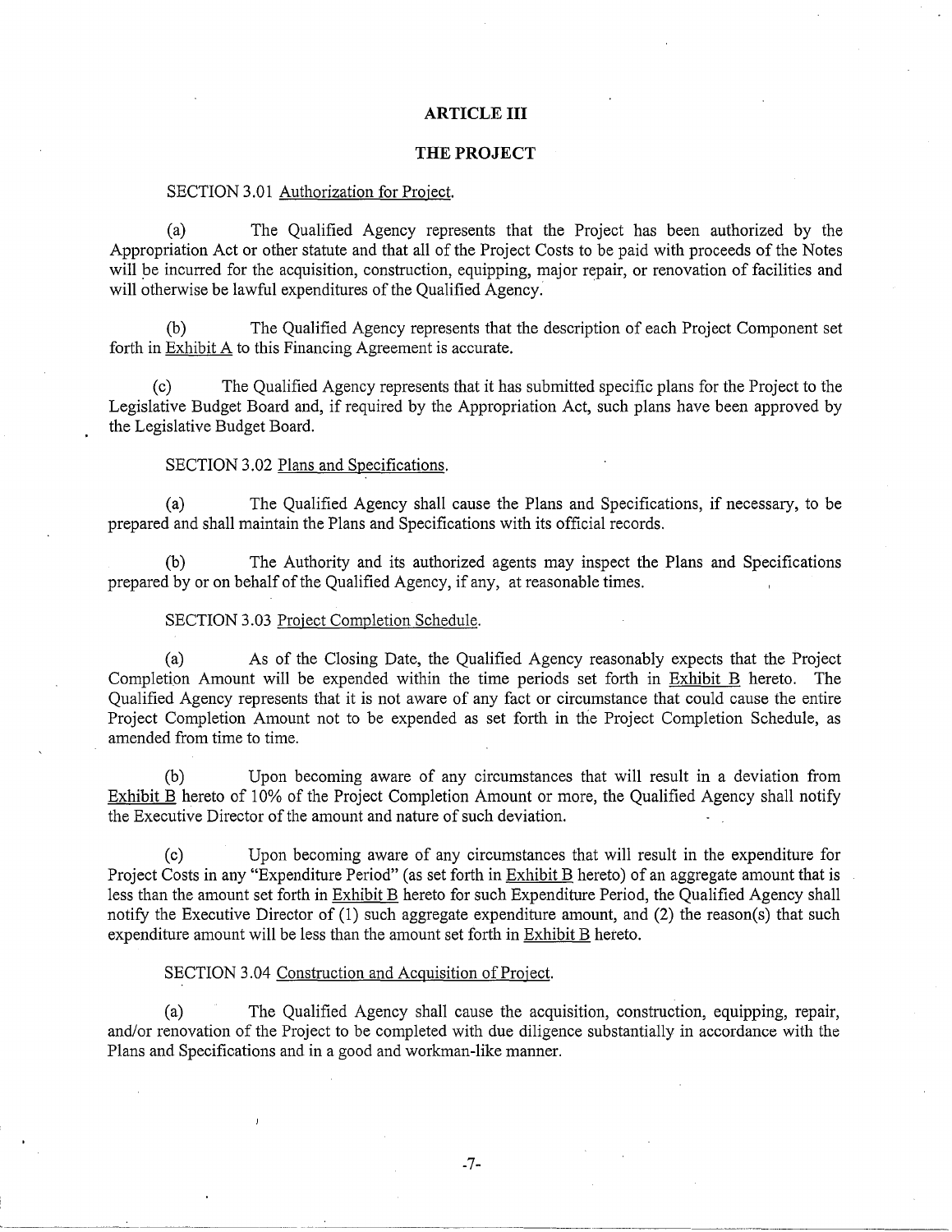(b) The Qualified Agency represents that at least 95 percent of the Project Completion Amount will be expended to pay Project Costs constituting expenditures for the acquisition, construction, reconstruction, or rehabilitation of the Project.

(c) The Qualified Agency may shift its use of proceeds among Project Components to the extent permitted by law so long as such shift of use does not constitute an Event of Taxability. The Authority may require the Qualified Agency to obtain an opinion of Bond Counsel regarding taxability.

#### SECTION 3.05 Licenses and Permits.

The Qualified Agency represents that it has obtained all necessary licenses, permits, and other governmental approvals necessary to complete the Project, except for those (if any) described in Exhibit C to this Financing Agreement.

# SECTION 3.06 Disbursements from Project Fund.

(a) The Qualified Agency may cause disbursements to be made from the Project Fund in accordance with contracts for the Project and with this Financing Agreement and the Resolution.

(b) The Qualified Agency acknowledges that the Project Fund may be applied m accordance with the Resolution for purposes other than the payment of Project Costs.

(c) The Qualified Agency acknowledges and agrees that interest earned in funds contained in the Project Fund may be used to pay interest payments, if any, on the Notes.

(d) To obtain a disbursement of funds from the Project Fund for the payment of Project Costs, the Qualified Agency shall submit to the Authority, not later than the Business Day immediately preceding the disbursement date, a properly completed Disbursement Certificate. Subject to Subsection (e) of this Section 3.06, upon determining that the submitted Disbursement Certificate has been properly completed, the Executive Director shall cause the Comptroller to transfer funds in the Project Fund to the appropriate fund(s) of the Qualified Agency in the amount(s) set forth in the Disbursement Certificate. The Qualified Agency shall apply the funds so transferred to the payment of Project Costs.

(e) Disbursements from the Project Fund for the payment of Project Costs shall not exceed, in the aggregate, the Project Completion Amount without the prior approval of the Executive Director (which approval shall be based on availability of funds and legal authorization).

(f) Before a disbursement from the Project Fund may be made with respect to any Project Component in excess of the estimated cost of such component shown on Exhibit A of this Financing Agreement, the Qualified Agency shall give notice to the Executive Director identifying such Project Component and stating the amount of such excess.

(g) In the event that the Authority determines that the Qualified Agency has breached any material representation, warranty, or agreement in this Financing Agreement, the Authority, in its discretion, may suspend further disbursement of funds from the Project Fund if it is advised in writing by the Texas Attorney General that (1) such suspension is lawful, and (2) such breach constitutes a breach of this Financing Agreement and such suspension may commence not sooner than the 30th day after the date of delivery to an Authorized Agency Representative of notice of such suspension, and may continue until such breach is cured or is waived by the Executive Director. If such breach is not cured or waived within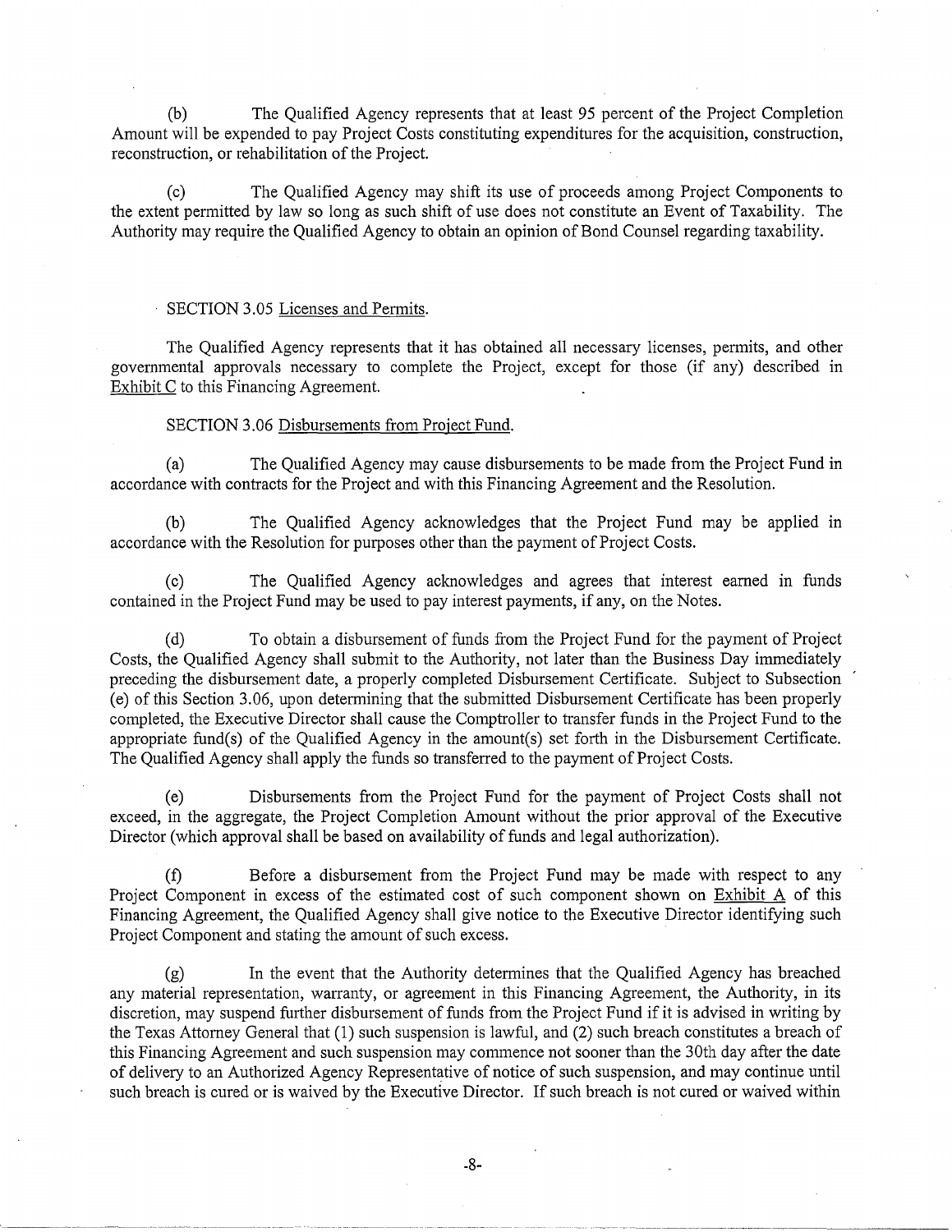90 days after the date such suspension commenced, the Authority may apply any remaining funds in the Project Fund allocated to the payment of Project Costs in the manner permitted by the Resolution and law.

(h) To the extent required by law, the Qualified Agency has submitted a master plan for construction of its facilities and shall periodically revise the master plan in accordance with such law.

# SECTION 3.07 Status Reports.

Not later than the 15th day of each month, through the month following the month in which the Project Completion Date occurs, the Qualified Agency shall prepare and deliver to the Executive Director a status report, containing the information set forth in Exhibit E to this Financing Agreement, covering the preceding calendar month. At other times (whether before or after the Project Completion Date), the Qualified Agency shall provide the Executive Director, upon request, with any information available to the Qualified Agency regarding the expenditure of funds disbursed to the Qualified Agency from the Project Fund or the condition or use of the Project.

# SECTION 3.08 Inspection of Project.

The Authority and its authorized agents, at reasonable times before and after completion of the Project, may enter on and inspect the Project and examine any records of the Qualified Agency relating to the Project.

# SECTION 3.09 Completion of Project.

Upon the completion of the Project (or when no further proceeds of the Notes are to be expended for Project Costs), the Qualified Agency shall deliver to the Executive Director a properly completed Project Completion Certificate.

#### SECTION 3.10 Use of Project.

(a) The Qualified Agency may use the Project for any lawful purpose so long as such use does not constitute an Event of Taxability.

(b) The Qualified Agency shall not lease any part of the Project to, or permit any part of the Project to be operated, managed, or otherwise used by, an entity other than an agency or political subdivision of the State without the prior approval of the Executive Director. The Authority shall direct the Executive Director to approve any proposed arrangement for use of the Project (or a part thereof) by a nongovernmental entity upon obtaining an opinion of Bond Counsel to the effect that such arrangement will not constitute an Event of Taxability. Any agreement or understanding that allows any other agency or political subdivision of the State to use all or any portion of the Project shall limit such use in a manner sufficient to prevent an Event of Taxability.

#### SECTION 3.11 Authority Not Responsible for Project.

----· ····-~---- .... ····-· ---··-·-··-------···-----·-·-·-······ -··· --·---

(a) The Authority has no responsibility for the acquisition, construction, equipping, repair, or renoyation of the Project or for the operation or maintenance of the Project.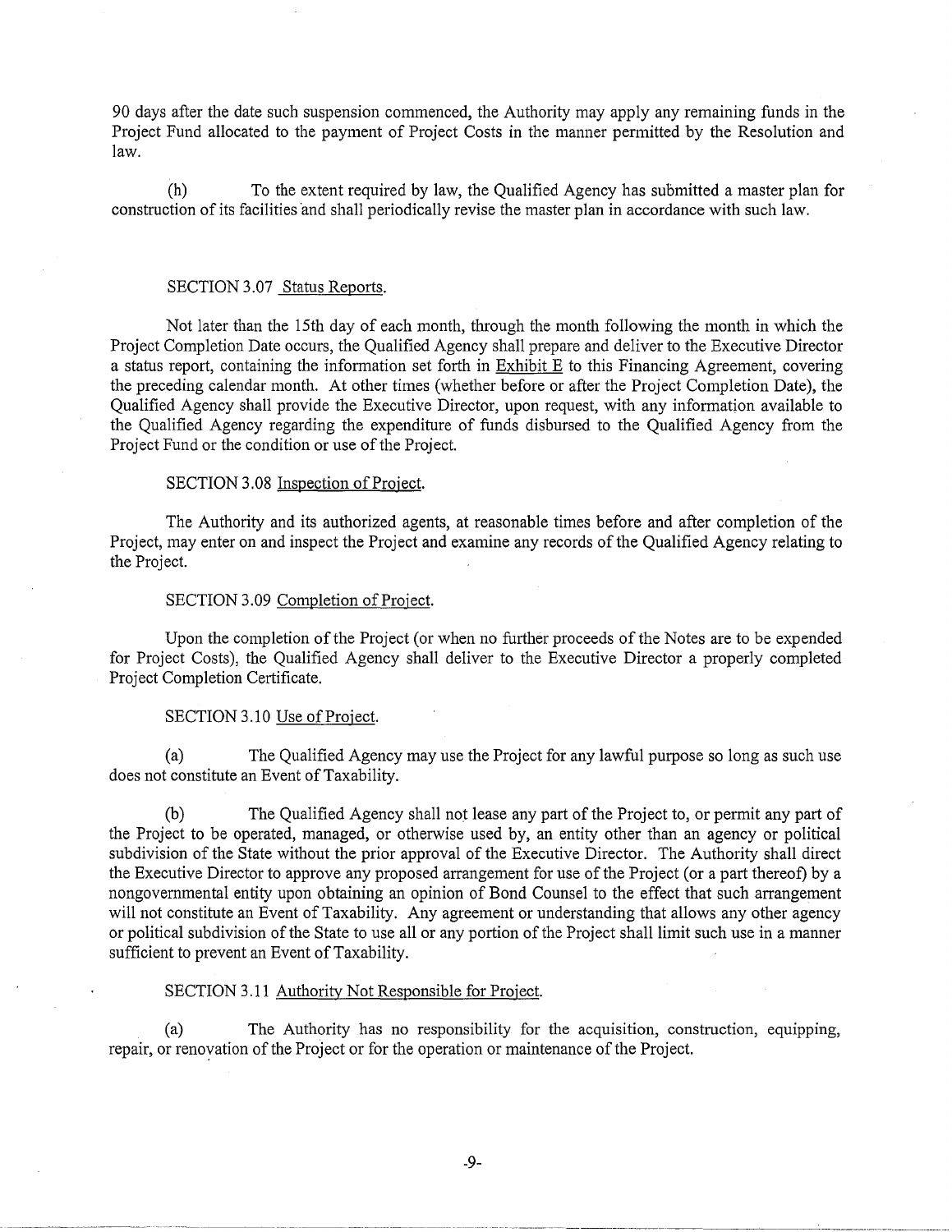(b) If the amounts in Project Fund are insufficient for the payment of all of the Project Costs, the Authority is not responsible for the payment of any Project Costs that cannot be paid from the Project Fund.

# SECTION 3.12 Necessity for Project.

The Qualified Agency represents to the Authority that, as of the Closing Date:

(a) the provision of the Project in accordance with the Project Completion Schedule is necessary in order for the Qualified Agency to effectively carry out its lawful duties and functions; and

(b) the Qualified Agency expects that it will use the Project for the purposes for which it is designed for the entire useful economic life of the Project.

#### **ARTICLE IV**

#### **THE NOTES**

## SECTION 4.01 Issuance of the Notes.

----------------·-

The Authority shall use its best efforts to issue and sell the Notes from time to time in an amount that is sufficient for the Project Completion Amount to be made available in the Project Fund for the payment of the Project Costs.

#### SECTION 4.02 Cooperation by Qualified Agency.

The Qualified Agency shall take the action(s), enter into the agreement(s), provide the certification(s) contemplated by this Financing Agreement, and otherwise cooperate with the Authority and its agents, to effect the lawful issuance and administration of the Notes under this Financing Agreement.

#### SECTION 4.03 Maintaining Tax-Exempt Status of the Notes.

The Qualified Agency will not take, or omit to take, any action that will adversely affect the exclusion from gross income for federal income tax purposes of interest paid on any Note, and, in the event of such action or omission, it will use all reasonable efforts to cure the effect of such action or omission. With the intent not to limit the generality of the foregoing, the Qualified Agency covenants and agrees that it will comply with the covenants set forth, unless it has received a written opinion of Bond Counsel to the effect that failure to comply with such covenant will not adversely affect the excludability of interest on any Note from the gross income for federal income tax purposes.

· (a) No Private Payments. No portion of the payment of the debt service on the Notes will be directly or indirectly derived from payments (whether or not to the Qualified Agency or any related party) in respect of property, or borrowed money, used or to be used for a private business use. Furthermore, no portion of the payment of the debt service on the Notes will be directly or indirectly secured by any interest in property used or to be used for a private business use or payments in respect of property used or to be used for a private business use. The Qualified Agency will not impose or accept, directly or indirectly, any charge or other payment with respect to any Proceeds used in any trade or business of a nongovernmental person. For purposes of determining use of Proceeds, the Qualified Agency will apply the rules set forth in Section 4.03(b) below.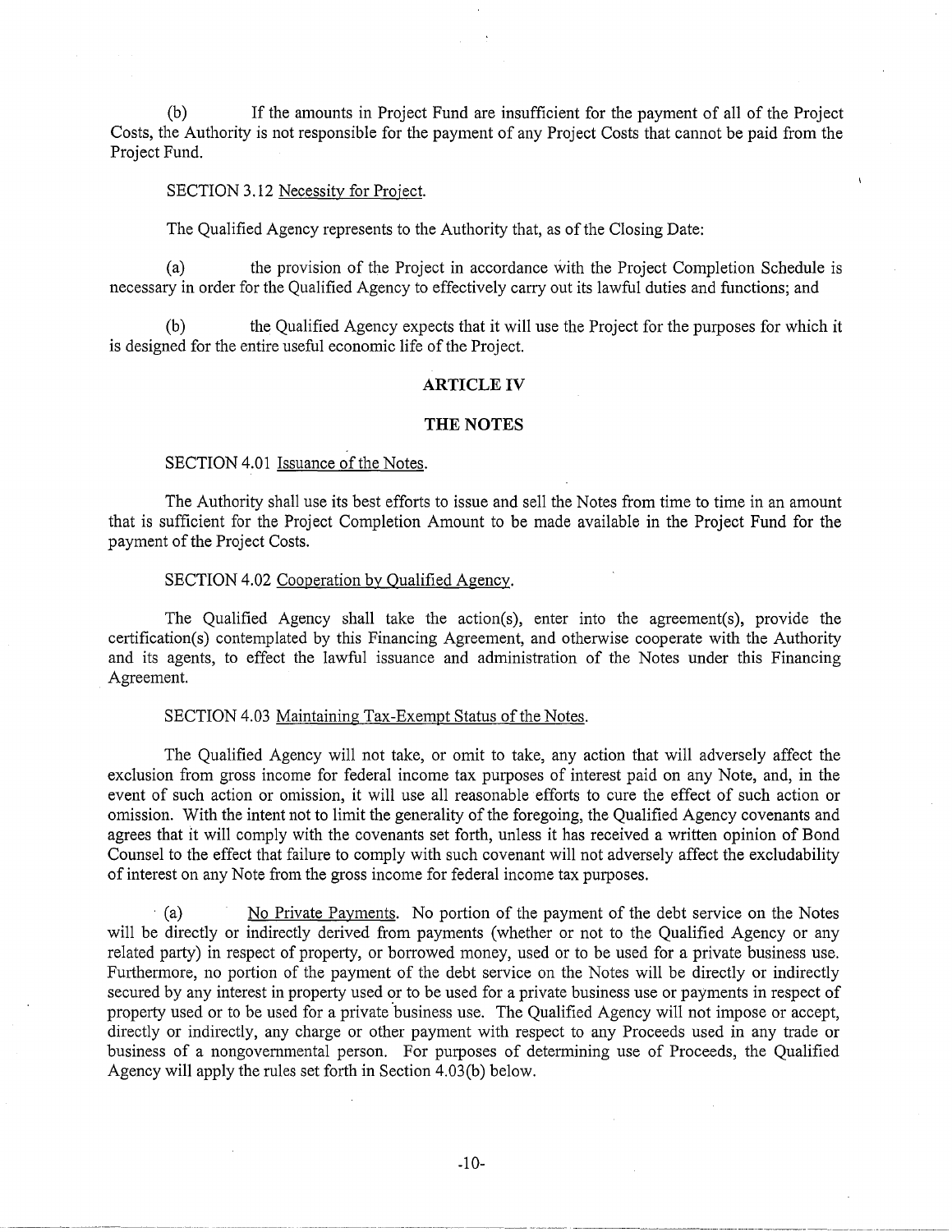(b) No Private Use. The Qualified Agency will not use or permit any of the Proceeds of the Notes to be used, directly or indirectly, in any trade or business of a nongovernmental person.

(i) For purposes of determining use, the Qualified Agency will apply rules set forth in applicable Regulations and Revenue Procedures promulgated by the Internal Revenue Service, including, among others, the following rules: (A) Any activity carried on by a person other than a natural person or a state or local governmental unit will be treated as a trade or business of a nongovernmental person; (B) the use of all or any portion of the Project is treated as the direct use of proceeds; (C) a nongovernmental person will be treated as a private business user of Proceeds of the Notes as a result of ownership, actual or beneficial use of the proceeds pursuant to a lease, or a management or incentive payment contract, or certain other arrangements such as a take-orpay or other output-type contract; and (D) use in a trade or business exists if a nongovernmental person has any special legal entitlement to use directly or indirectly all or any portion of the Project.

(ii) In the case of any portion of the Project that is not available for use by the general public, the Qualified Agency will not permit any special economic benefit to be provided to any nongovernmental person. In determining whether there is a special economic benefit the following factors will be taken into account: (A) whether the portion of the Project in question is functionally related or physically proximate to property used in the trade or business of a nongovernmental person; (B) whether only a small number of nongovernmental persons receive the special economic benefit; and (C) whether the cost of the portion of the Project in question is treated as depreciable for federal income tax purposes by any nongovernmental person.

(iii) For purposes of this section, a management contract is a management, service, or incentive payment contract between a governmental person and a service provider under which the service provider provides services involving all, a portion of, or any function of, the Project. The following arrangements generally are not treated as management contracts that give rise to private business use: (A) Contracts for services that are solely incidental to the primary governmental function or functions of portion of the Project in question (for example, contracts for janitorial, office equipment repair, hospital billing, or similar services); (B) a contract to provide for the operation of a facility or system of facilities that consists predominantly of public utility property, if the only compensation is the reimbursement of actual and direct expenses of the service provider and reasonable administrative overhead expenses of the service provider; (C) a contract to provide for services, if the only compensation is the reimbursement of the service provider for actual and direct expenses paid by the service provider to unrelated parties.

(iv) For purposes of this section, use by the federal government and its agencies and instrumentalities is considered use of a nongovernmental person.

(v) For purposes of determining use, research contracts with nongovernmental persons that do not comply with the requirements in applicable Revenue Procedures promulgated by the Internal Revenue Service constitute use in a trade or business of a nongovernmental person.

(c) Loans of Sale Proceeds. No portion of the Proceeds of the Notes will be directly or indirectly used to make or finance a loan to any person other than a state or local governmental unit. For purposes of the foregoing covenant, Proceeds are considered to be "loaned" to a person or entity if (1) all or any portion of the Project is sold or leased to such person or entity in a transaction which creates a debt for federal income tax purposes, (2) capacity in or service from all or any portion of the Project is committed to such person or entity under a take-or-pay, output, or similar contract or arrangement, or (3)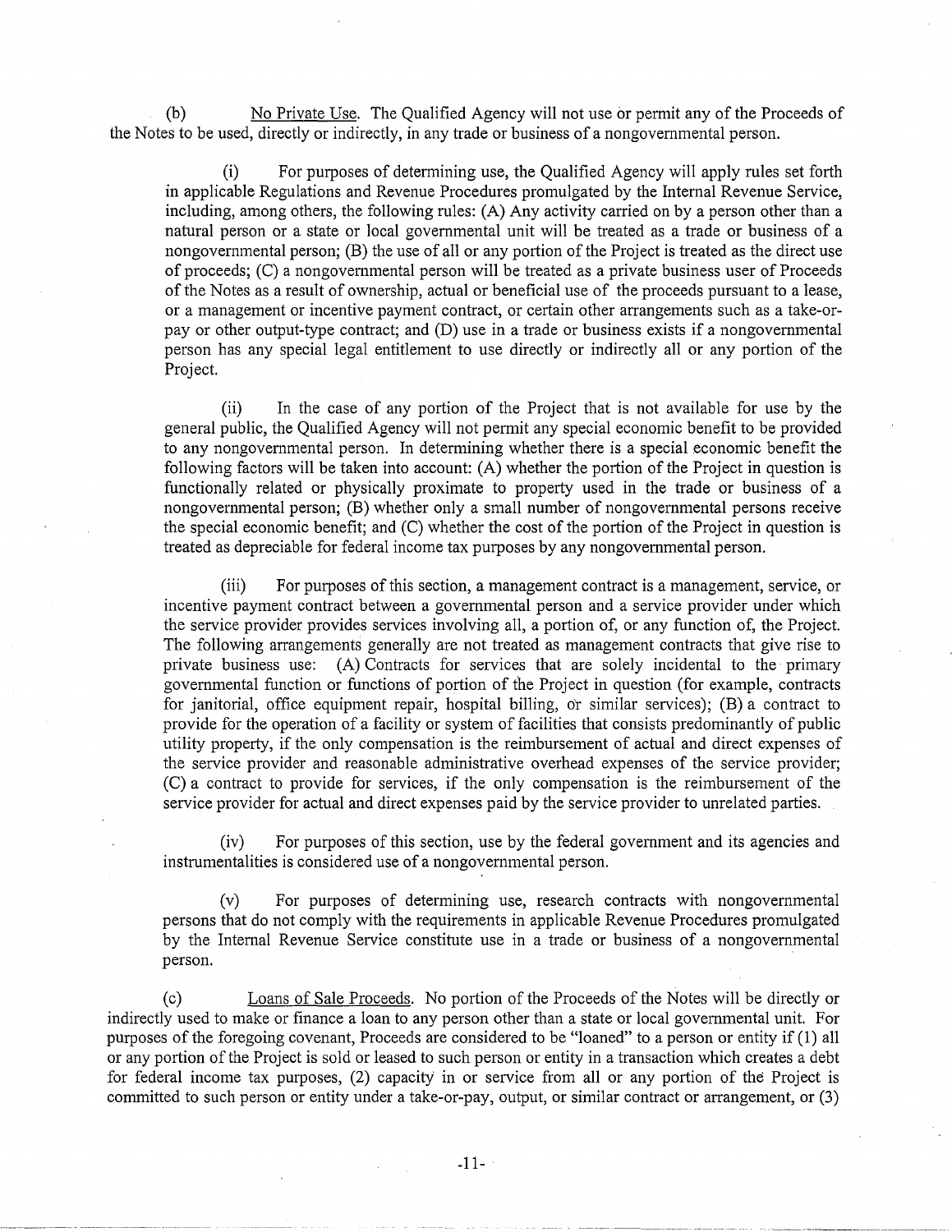indirect benefits, or burdens and benefits of ownership, of such Proceeds or all or any portion of the Project are otherwise transferred in a transaction which is the economic equivalent of a loan.

(d) No-Arbitrage Covenant. The Qualified Agency will not, at any time prior to the final maturity of any Note, direct or permit the investment (or the use of Gross Proceeds to replace money so invested), if as a result of such investment the yield of all investments acquired with Gross Proceeds (or with money replaced thereby) on or prior to the date of such investment exceeds the yield of the Notes to stated maturity, except as permitted by section 148 of the Code and Regulations thereunder.

# SECTION 4.04 Arbitrage Rebate.

(a) The Qualified Agency shall timely take such lawful action as requested by the Executive Director to avoid or mitigate the obligation to make payments to the United States government under section 148(f) of the Code, unless an Authorized Agency Representative certifies to the Authority that the requested action is not practicable.

(b) If the Qualified Agency fails to cause Note proceeds to be expended within the time periods set forth in the Project Completion Schedule, the Executive Director may inquire as to the nature of such failure and the extent to which it is expected to continue.

(c) The Qualified Agency reasonably expects to use at least seventy-five percent (75%) of the "available construction proceeds" of any Note for "construction expenditures," as such terms are defined in Section 1.148-7(f) of the Regulations. The Qualified Agency shall use its best efforts to expend all funds necessary to complete its Project within the two-year expenditure period set forth in section  $148(f)(4)(C)$  of the Code as follows: (i) 10 percent of the funds within the 6-month period beginning on the date the Notes are issued; (ii) 45 percent of the funds within the 1-year period beginning on such date; (iii) 75 percent of such funds within the 18-month period beginning of such date; and (iv) 100 percent of such funds within the 2-year period beginning on such date. If a portion of the Project Completion Amount will remain unexpended as of the close of the two-year period beginning with the Closing Date (or such other period as specified by the Executive Director), the Qualified Agency, not later than the close of such period, shall notify the Executive Director of the amount of such unexpended funds and the purpose(s) for which such funds are being retained in the Project Fund after such period.

#### SECTION 4.05 Disclosure Documents.

(a) The Qualified Agency shall provide the Authority, promptly upon request, with available infonnation relating to the Qualified Agency or the Project that the Executive Director determines appropriate for inclusion in the Disclosure Documents. The Qualified Agency authorizes the Authority to include any such information in the Disclosure Documents.

(b) The Qualified Agency shall provide the Authority with certification of an Authorized Agency Representative to the effect that the information contained in the Disclosure Documents provided by the Qualified Agency is accurate and does not omit any information necessary to make the information provided not misleading.

(c) The Qualified Agency authorizes the Authority and any offeree or purchaser of the Notes to rely on the infornmtion and certifications provided by the Qualified Agency under this section. The Notes will not be issued unless the information and certifications requested under this section have been provided by the Qualified Agency.

----------~-----~--~------ ----- ---------- ··------- ----------·--·· -------------~------ --------------------- -~~~~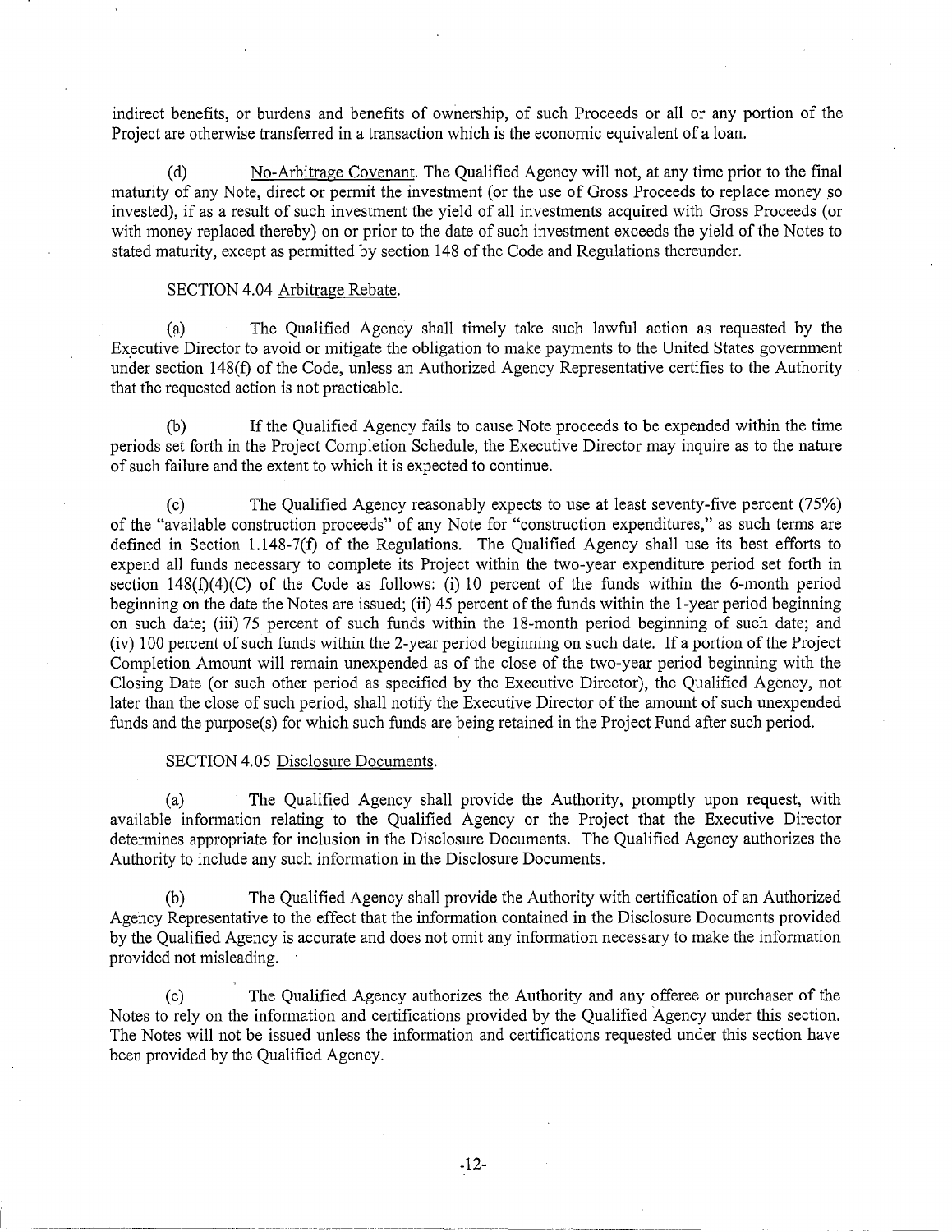# **ARTICLE V**

# **PARTICULAR AGREEMENTS**

## SECTION 5.01 Recordkeeping.

(a) The Executive Director shall retain, as official records of the Authority, all Disbursement Certificates, the Project Completion Certificate, all Project Substitution Certificates, if any, and all Project status reports submitted by the Qualified Agency pursuant to this Financing Agreement.

(b) The Qualified Agency shall retain, as official records of the Qualified Agency, all materials, records, and information necessary to confirm the Qualified Agency's compliance with the provisions of Section 4.03 for a period beginning on the Closing Date and ending three years after the date the Notes are no longer outstanding.

# SECTION 5.02 Indemnification of Qualified Agency.

The Qualified Agency represents that, subject to applicable law, it intends that each Facility Contract providing for payment of goods or services exceeding \$25,000 will require indemnification of the Qualified Agency. The Qualified Agency will be provided with insurance, a surety bond, or other form of financial assurance, from a financially sound provider that assures performance under such Facility Contract with respect to such indemnification, unless the Qualified Agency determines that such financial assurance is not necessary or is required in a reduced amount.

# SECTION 5.03 Availability of Other Funding.

As of the Closing Date, the Qualified Agency represents that no funds (other than funds derived from Note proceeds) have been appropriated to the Qualified Agency for the biennium in which the Notes are issued for application to the payment of Project Costs that are to be paid with the proceeds of the Notes. It is understood and agreed, however, that the Qualified Agency may apply funds other than proceeds of the Notes for payment of Project Costs in compliance with applicable law.

# SECTION 5.04 Real Property:

The Qualified Agency represents that, subject to applicable law, it does not intend to acquire real property at a purchase price in excess of \$25,000 unless:

(1) such property is suitable for the Qualified Agency' intended use and has no defect or condition (including, without limitation, pollution or hazardous waste defects) that would jeopardize such use; or

the Qualified Agency determines that, notwithstanding such nonsuitability, defect, or condition (as applicable), such acquisition is appropriate.

#### SECTION 5.05 Title Insurance.

The Qualified Agency represents that, subject to applicable law, it does not intend to acquire any real property at a purchase price in excess of \$25,000 unless: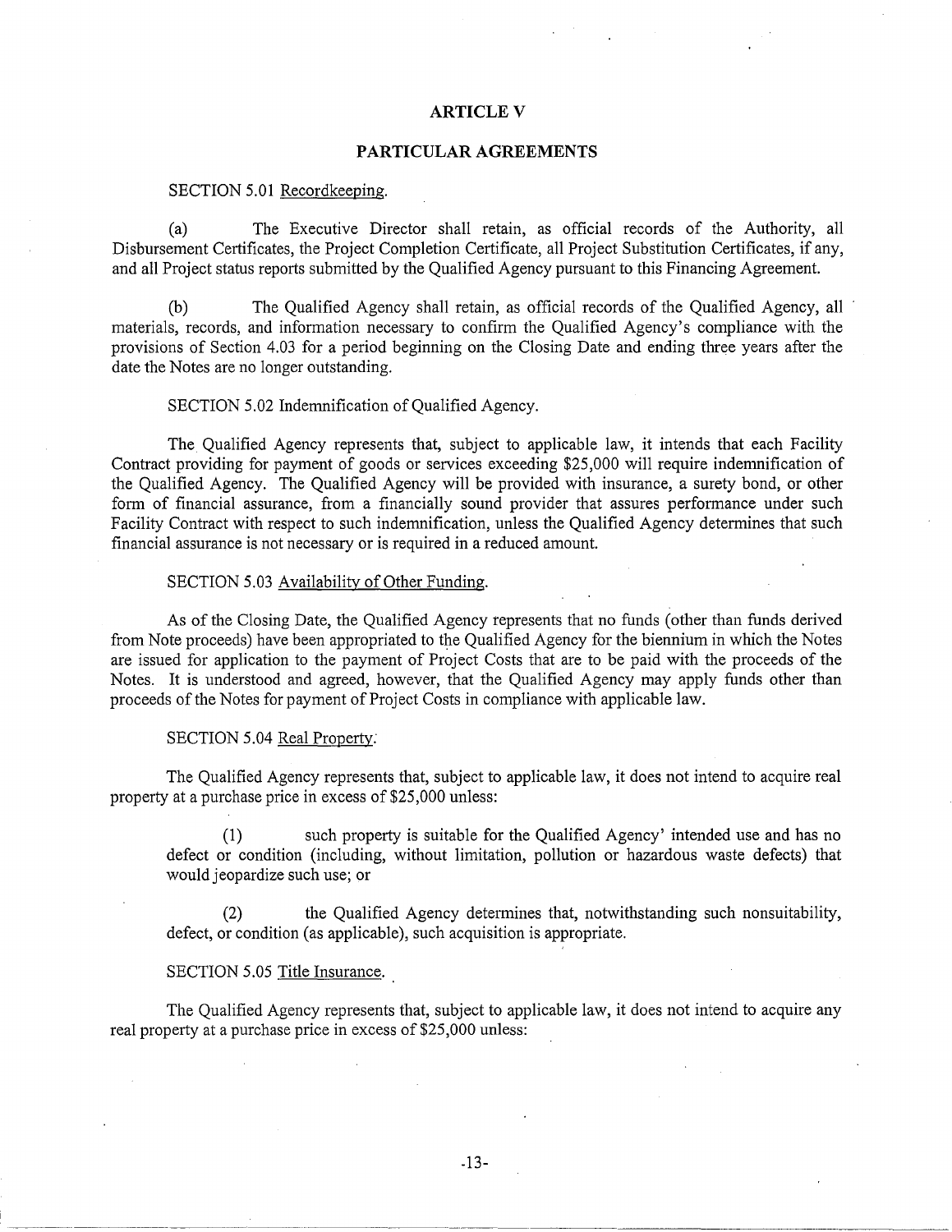(1) the Qualified Agency' title to such property is insured by title insurance in an amount not less than the purchase price paid by the Qualified Agency, subject to standard printed exceptions, with only those changes thereto normally required by a prudent purchaser; or

the Qualified Agency determines that the acquisition of such real property without such title insurance is appropriate.

## SECTION 5.06 Project Design.

The Qualified Agency represents that the Project has been (or will be) designed to satisfy all of the purposes that the Qualified Agency intends the Project to serve, and that the Qualified Agency has used (or will use) all reasonable efforts to design the Project so that the Project will be provided, and can be operated, at such reasonable cost as is consistent with applicable legal requirements and the sound business judgment of the Qualified Agency.

#### **ARTICLE VI**

#### **MISCELLANEOUS PROVISIONS**

#### SECTION 6.01 Term of Agreement.

This Financing Agreement shall take effect upon its delivery by the parties hereto and shall remain in effect until the Notes have been fully paid or until no more periodic status reports are required from the Qualified Agency under this Financing Agreement, whichever is the later to occur.

# SECTION 6.02 Amendment.

The Authority and the Qualified Agency, by mutual agreement, may amend this Financing Agreement if, before the amendment takes effect:

(1) the Qualified Agency obtains an opinion of its legal counsel to the effect that such amendment is permitted under the Agency Act and other law governing the Qualified Agency; and

(2) either of the following requirements is satisfied:

(A) the Authority obtains an opinion of Bond Counsel to the effect that such amendment will not constitute an Event of Taxability, violate the Authorizing Law or the Resolution, or adversely affect the rights of the owners of the Notes thereunder, or

(B) the owners of at least a majority in aggregate principal amount of the outstanding Notes affected by such amendment consent thereto.

---~---~ ~·-·----·-·---~-- -·-- --··-· --·--··----·---- -----~--··-------·-·--------·-

# SECTION 6.03 Notices and Other Communications.

(a) Notices, certificates, approvals, and other communications under this Financing Agreement shall be in writing and delivered by United States mail, postage paid, by telex, telegram, or other electronic transmission, or by express or personal delivery, addressed as follows:

(1) if to the Qualified Agency: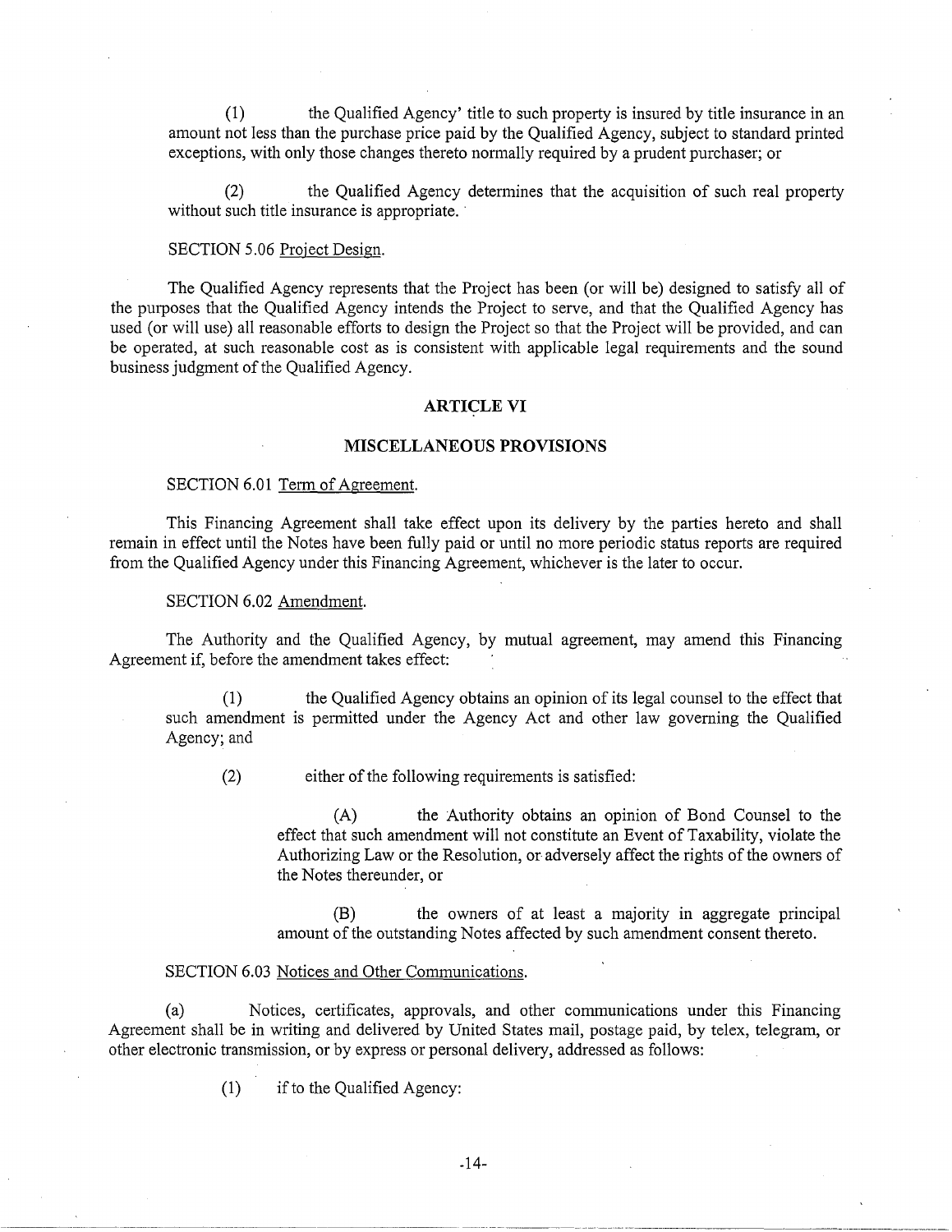Texas Historical Commission 1511 Colorado Austin, Texas 78701 Attention: Executive Director

(2) if to the Authority:

Texas Public Finance Authority 300 West 15th Street, Suite 411 Austin, Texas 78701 Attention: Executive Director

(3) ifto the Comptroller:

Comptroller of Public Accounts of the State of Texas 208  $\text{East } 10^{\text{th}}$  Street Austin, Texas 78701 Attention: Chief Investment Officer

(b) Any such party may designate any additional or different address to which communications under this Financing Agreement shall be delivered by giving at least five days' advance notice thereof to the affected party.

(c) Any communication delivered by mail in compliance with this section is deemed to have been delivered as of the date of deposit in the mail.

(d) A provision of this Financing Agreement that provides for a different method of giving notice or otherwise conflicts with this section supersedes this section to the extent of the conflict.

#### SECTION 6.04 Exclusive Benefit.

This Financing Agreement shall inure to the exclusive benefit of and be binding on the Authority, the Qualified Agency, and their respective successors.

# SECTION 6.05 Severability.

If any part of this Financing Agreement is ruled unenforceable by a court of competent jurisdiction, this Financing Agreement shall remain operable to the fullest extent possible under the application of such ruling.

#### SECTION 6.06 Conflict with Memorandum.

In the event of a conflict between this Financing Agreement and the Memorandum, this Financing Agreement shall supersede the Memorandum to the extent of the conflict.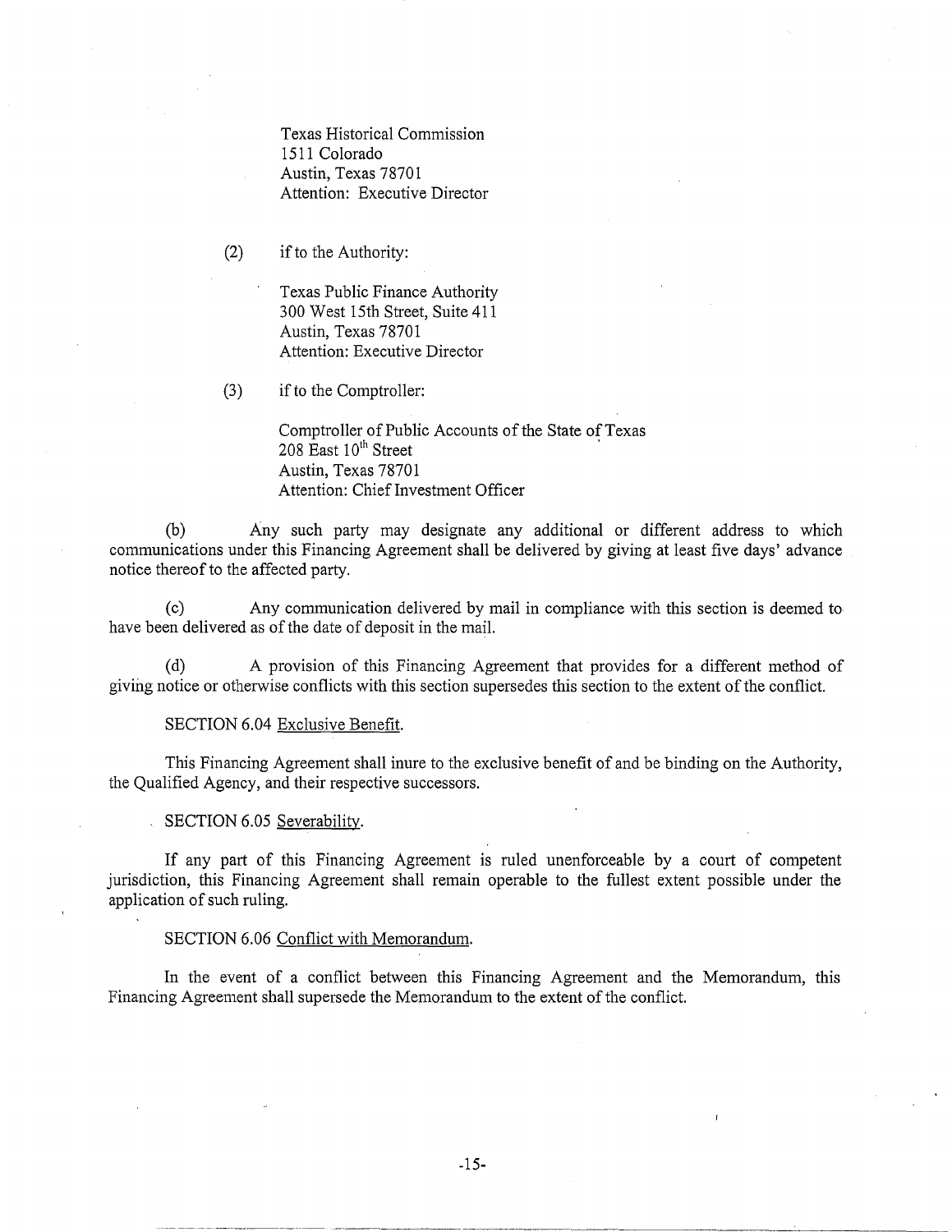# SECTION 6.07 Counterparts.

This Financing Agreement may be executed in multiple counterparts, each of which shall be an original and all of which shall constitute one and the same document.

# SECTION 6.08 Governing Law.

·--·--------------~-----

This Financing Agreement shall be governed by and construed in accordance with the laws of the State.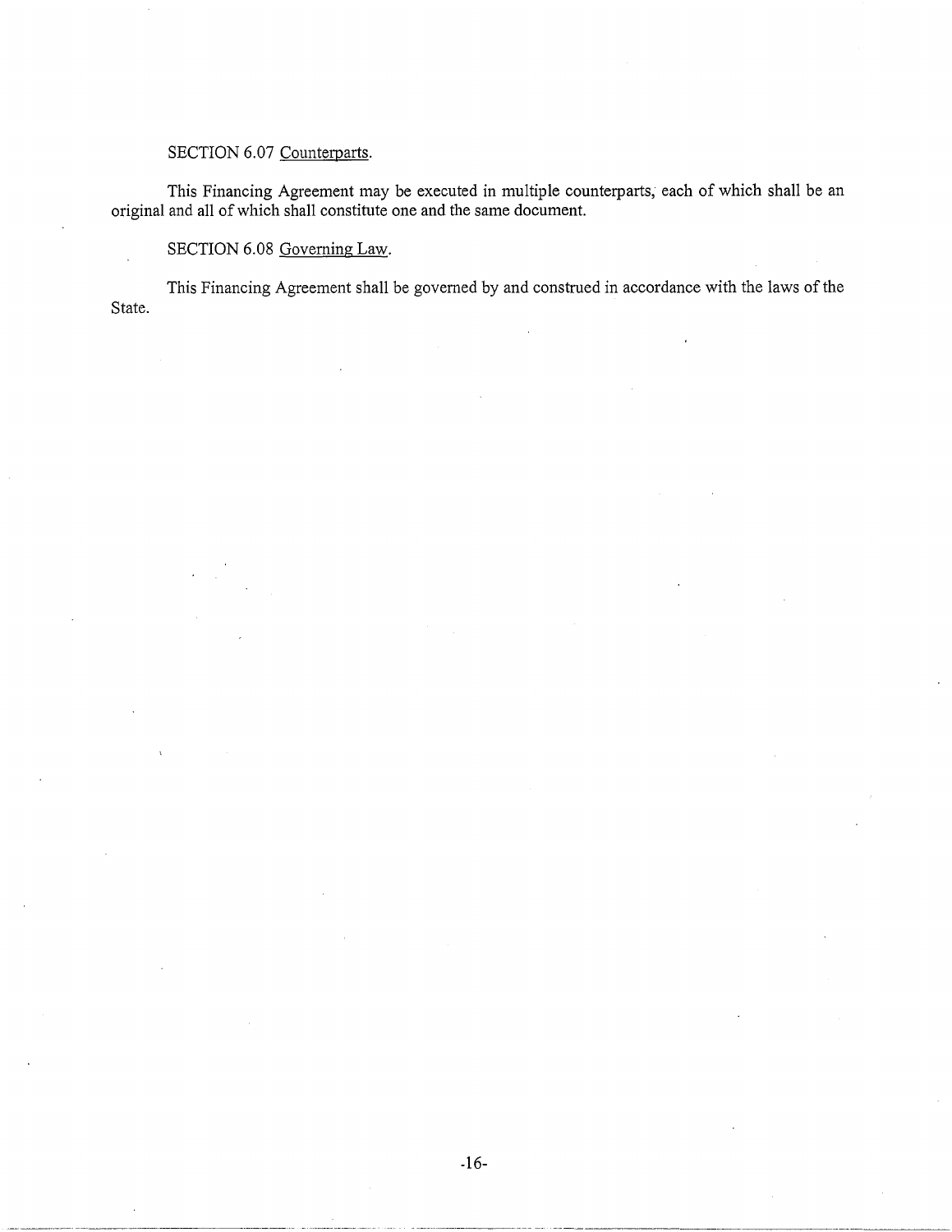IN WITNESS WHEREOF, the parties have caused this Financing Agreement to be executed by their respective duly authorized officers as of the date first above written.

# TEXAS PUBLIC FINANCE AUTHORITY

By: / Judith M. Porras

Judith M. Porras Interim Executive Director

# TEXAS HISTORICAL COMMISSION

By: Mark Wolfe

Chief Deputy Execut/ve Director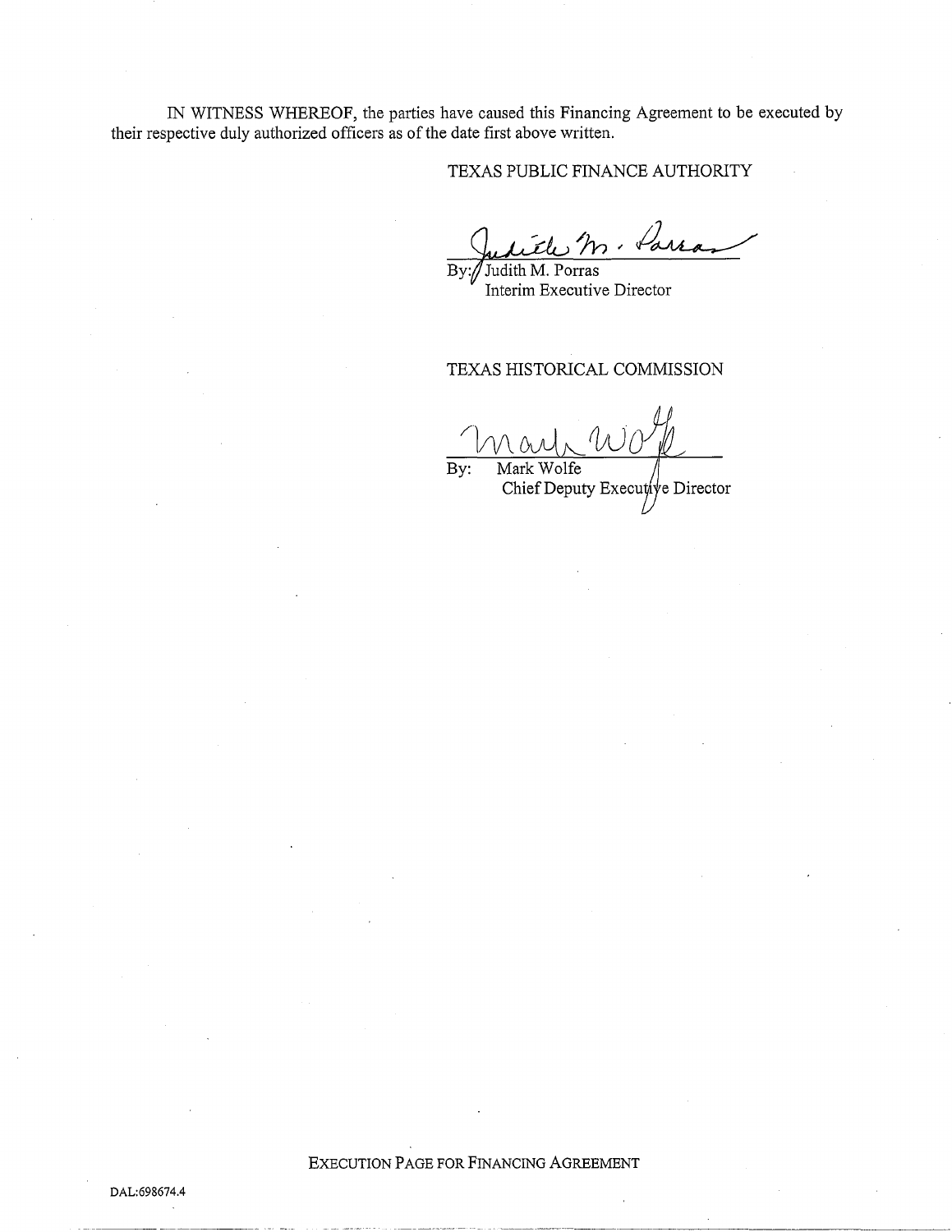# EXHIBIT A TO THE FINANCING AGREEMENT

# DESCRIPTION OF THE PROJECT

PROJECT COMPONENTS ESTIMATED COST<br>Courthouse Preservation Program \$31,000,000

ESTIMATED USEFUL LIFE

Courthouse Preservation Program Round V Grants identified on Exhibit A-1 attached Repairs and Renovations at 18 \$17,000,000 historic sites \*

\*The detail list of specific projects will be provided by THC as a supplement to this agreement when the THC requests draws of proceeds for these projects.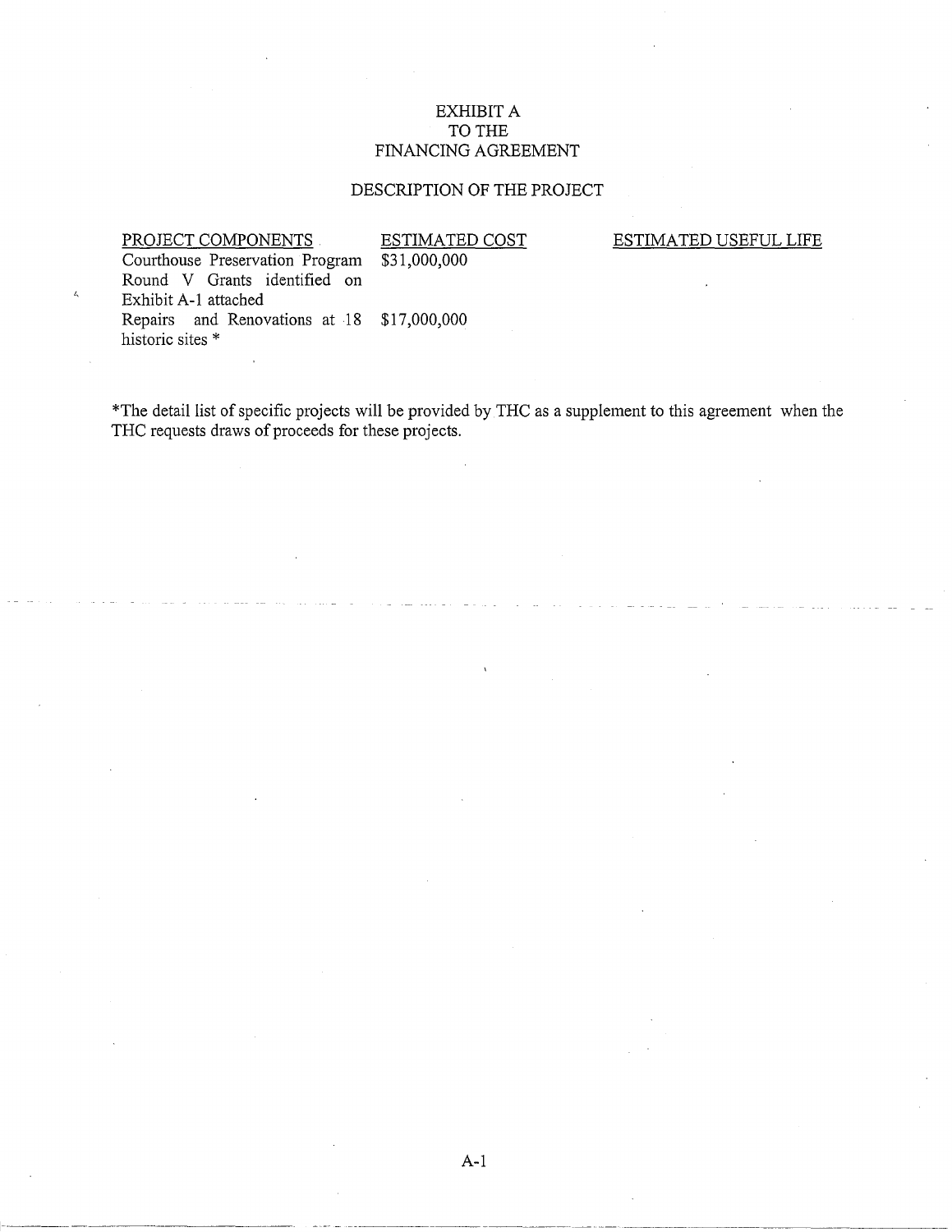# EXHIBT A-1

List of Courthouse Renovation Projects (to be funded by \$31,000,000 of General Obligation Commercial Paper Program Notes, Series 2008, appropriated by the 80th Legislature in HB 1, Art. IX, Section 19.71, 2007)

|                                        |                | Prop 4 GO Bonds<br>Amount |
|----------------------------------------|----------------|---------------------------|
| <b>COURTHOUSE PROJECT</b>              |                |                           |
| <b>CASS COUNTY</b>                     | \$             | 2,026,970.49              |
| <b>COOKE COUNTY</b>                    | \$             | 1,880,238.07              |
| <b>HAMILTON COUNTY</b>                 | \$             | 1,035,397.71              |
| <b>HARRIS COUNTY</b>                   | \$             | 2,300,883.80              |
| <b>HARRISON COUNTY</b>                 | \$             | 540,421.92                |
| <b>HOOD COUNTY</b>                     | \$             | 2,509,979.36              |
| <b>KENDALL COUNTY</b>                  | \$             | 591,515.35                |
| LA SALLE COUNTY                        | \$             | 1,035,397.71              |
| <b>LAVACA COUNTY</b>                   | \$             | 1,317,578.10              |
| McCULLOCH COUNTY                       | \$             | 2,161,337.96              |
| <b>MILLS COUNTY</b>                    | \$             | 2,300,883.80              |
| <b>NEWTON COUNTY</b>                   |                |                           |
| POTTER COUNTY                          | \$             | 2,300,883.80              |
| ROBERTS COUNTY                         | \$             | 1,216,203.92              |
| <b>SAN AUGUSTINE COUNTY</b>            | \$             | 1,715,139.07              |
| <b>TRINITY COUNTY</b>                  | \$             | 2,300,883.80              |
| <b>FANNIN COUNTY</b>                   | \$             | 184,070.70                |
| <b>HALL COUNTY</b>                     | $\mathfrak{F}$ | 134,083.54                |
| RANDALL COUNTY                         | \$             | 874,335.84                |
| BROOKS COUNTY supplemental (was R4)    | \$             | 371,850.16                |
| COLORADO COUNTY                        | \$             | 400,000.00                |
| <b>LAVACA COUNTY supplemental</b>      | \$             | 1,160,730.00              |
| RED RIVER COUNTY supplemental (was R1) | \$             | 30,000.00                 |
| <b>UNOBLIGATED</b>                     | \$             | 2,611,214.90              |
| TOTAL                                  | \$             | 31,000,000.00             |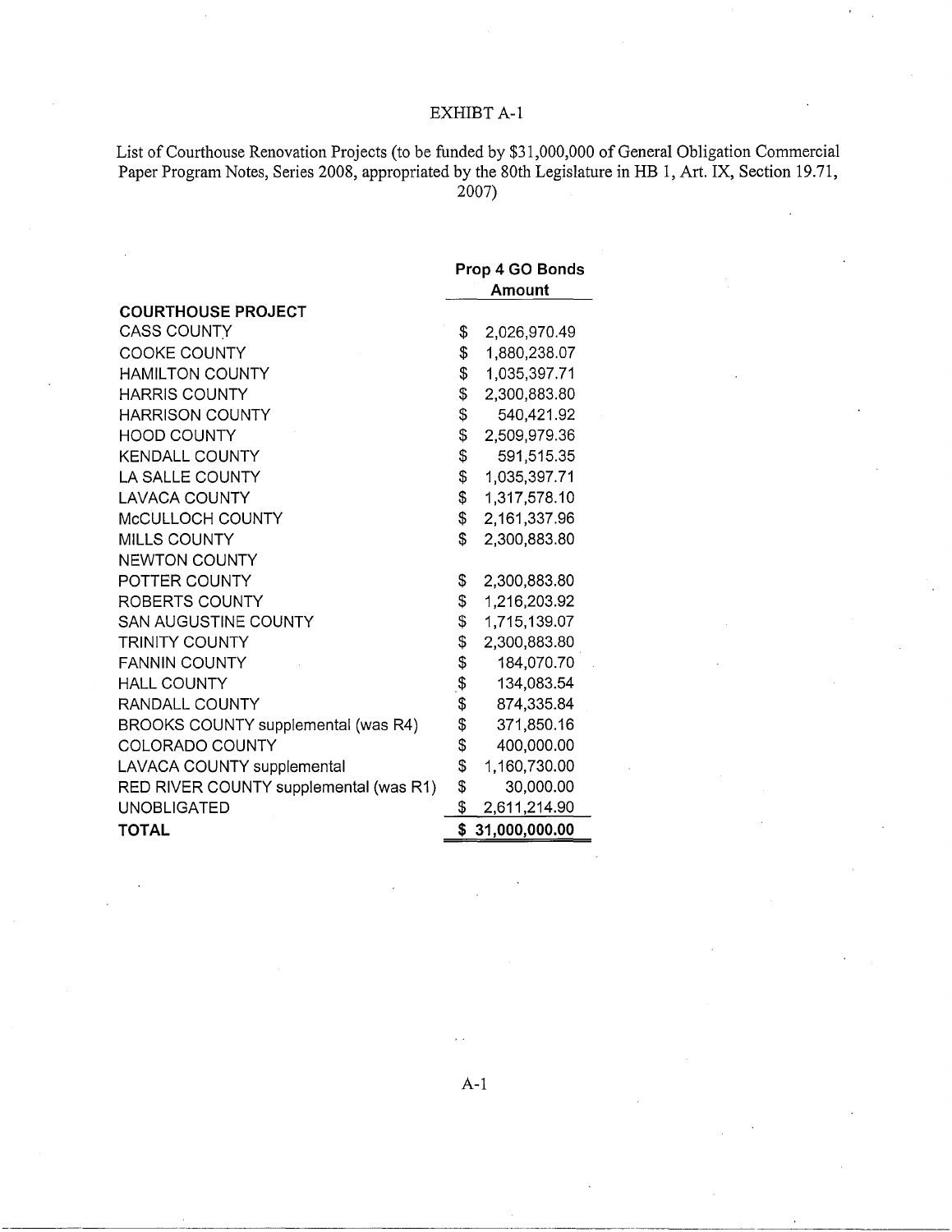# Exhibit A-2

List of Historic Site Renovation Projects (to be funded by \$17,000,000 of General Obligation Commercial Paper Program Notes, Series 2008, appropriated by the 80th Legislature in HB 1, Art. IX, Section 19.71, 2007

| <b>Site</b>                 | Description                                                                  | Prop 04 GO<br><b>Bonds</b> |
|-----------------------------|------------------------------------------------------------------------------|----------------------------|
| Caddoan Mounds              | Land Acquisition                                                             | \$250,000                  |
| Caddoan Mounds              | Exterior Interpretive Exhibits                                               | \$208,000                  |
| Caddoan Mounds              | Expansion of Building & Upgrade Existing<br>Facility                         | \$555,000                  |
| Caddoan Mounds              | New Maintenance Facility                                                     | \$264,000                  |
| Eisenhower Birthplace       | New Visitor Center                                                           | \$1,050,000                |
| Fort Griffin                | Longhorn Herd Operation, Pens, Chute, Pavilion                               | \$400,000                  |
| Fort Griffin                | New Maintenance Facility                                                     | \$440,000                  |
| Fort Lancaster              | Expansion of Visitor Center                                                  | \$420,000                  |
| Fort Lancaster              | New Maintenance Facilities                                                   | \$440,000                  |
| Fort McKavett               | New Maintenance Facilities                                                   | \$440,000                  |
| <b>Fulton Mansion</b>       | Land Acquisition for New Visitors Center                                     | \$155,000                  |
| Fulton Mansion              | Construct New Visitor Center                                                 | \$1,260,000                |
| <b>Fulton Mansion</b>       | New Maintenance Building                                                     | \$264,000                  |
| Levi Jordan Plantation      | New Visitor Center                                                           | \$2,016,000                |
| Levi Jordan Plantation      | New Maintenance Facility                                                     | \$696,000                  |
| Magoffin Home               | New Visitor Center                                                           | \$1,050,000                |
| Sabine Pass Battleground    | New Maintenance/Office Facility                                              | \$264,000                  |
| Sam Bell Maxey House        | New Maintenance Facility                                                     | \$220,000                  |
| San Felipe                  | Land Acquisition                                                             | \$300,000                  |
| San Felipe                  | New Visitor Center                                                           | \$1,260,000                |
| San Felipe                  | New Maintenance Facility                                                     | \$264,000                  |
| Starr Family Home           | New Interior Furnishing Plan & Implementation                                | \$1,200,000                |
| <b>Starr Family Home</b>    | New Maintenance Facility                                                     | \$220,000                  |
| Varner-Hogg Plantation      | New Maintenance Facility                                                     | \$440,000                  |
| Sam Rayburn House           |                                                                              |                            |
| Museum                      | New Visitor Center                                                           | \$1,260,000                |
| Sam Rayburn House<br>Museum |                                                                              | \$124,000                  |
| Sam Rayburn House           | New Maintenance Facility<br>Stabilize Foundation, Repaint exterior, interior |                            |
| Museum                      | restoration                                                                  | \$300,000                  |
| Nimitz Museum               | Exhibit for George W. Bush Gallery                                           | 1,240,000                  |
|                             | Total                                                                        | \$17,000,000               |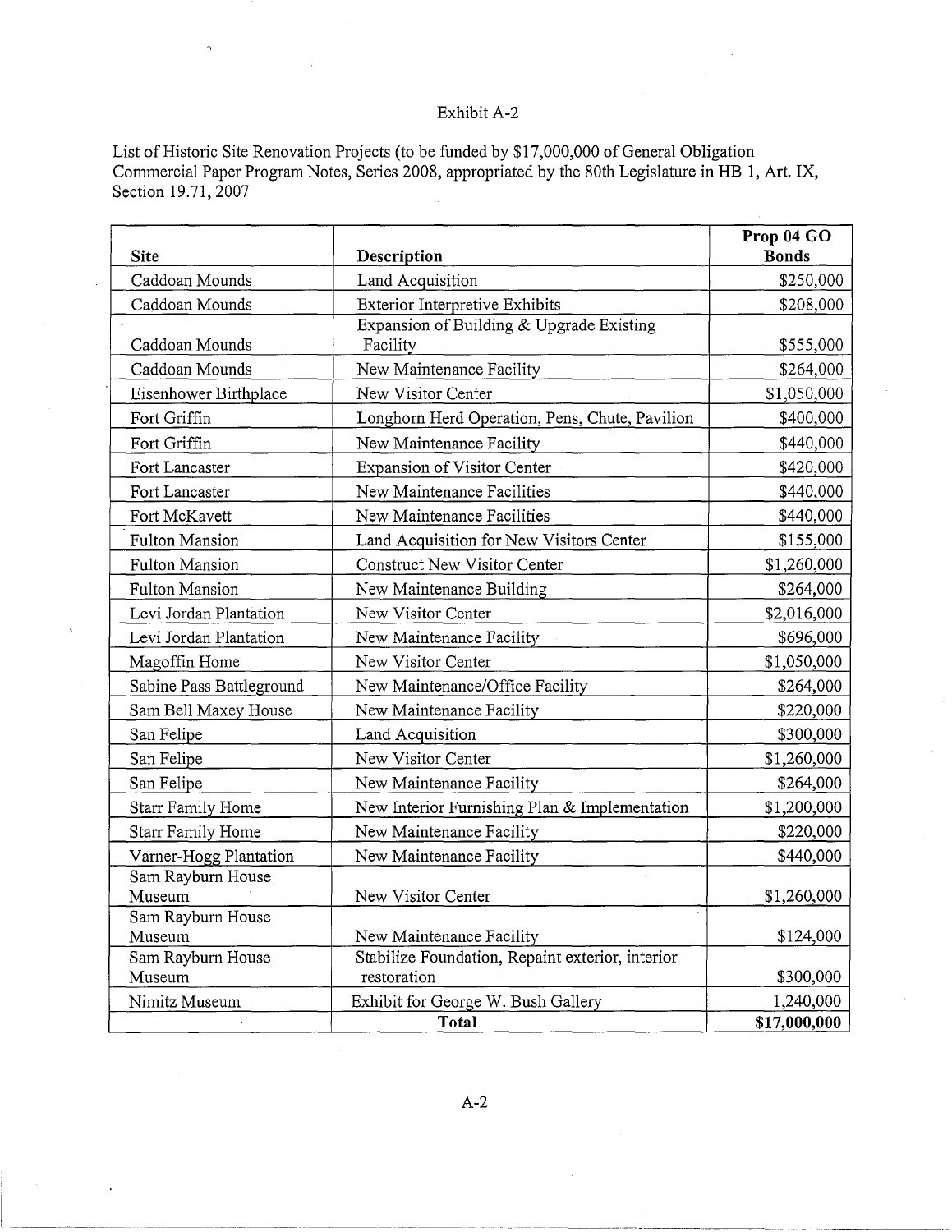# EXHIBIT B TO THE FINANCING AGREEMENT

# PROJECT COMPLETION SCHEDULE

EXPENDITURE PERIOD A. For \$31 million **Courthouse Renovation** 

Program

Fiscal Year 2009 Fiscal Year 2010

Fiscal Year 2011

B. For \$17 million Historic Sites Renovations \* Fiscal Year 2010

Fiscal Year 2011 Fiscal Year 2012

# PROJECTED PROJECT EXPENDITURES EACH PERIOD

\$ 4,894,618 \$ 11,747,083

\$11, 747,083

\$12,800,000 \$ 3,600,000 \$ 600,000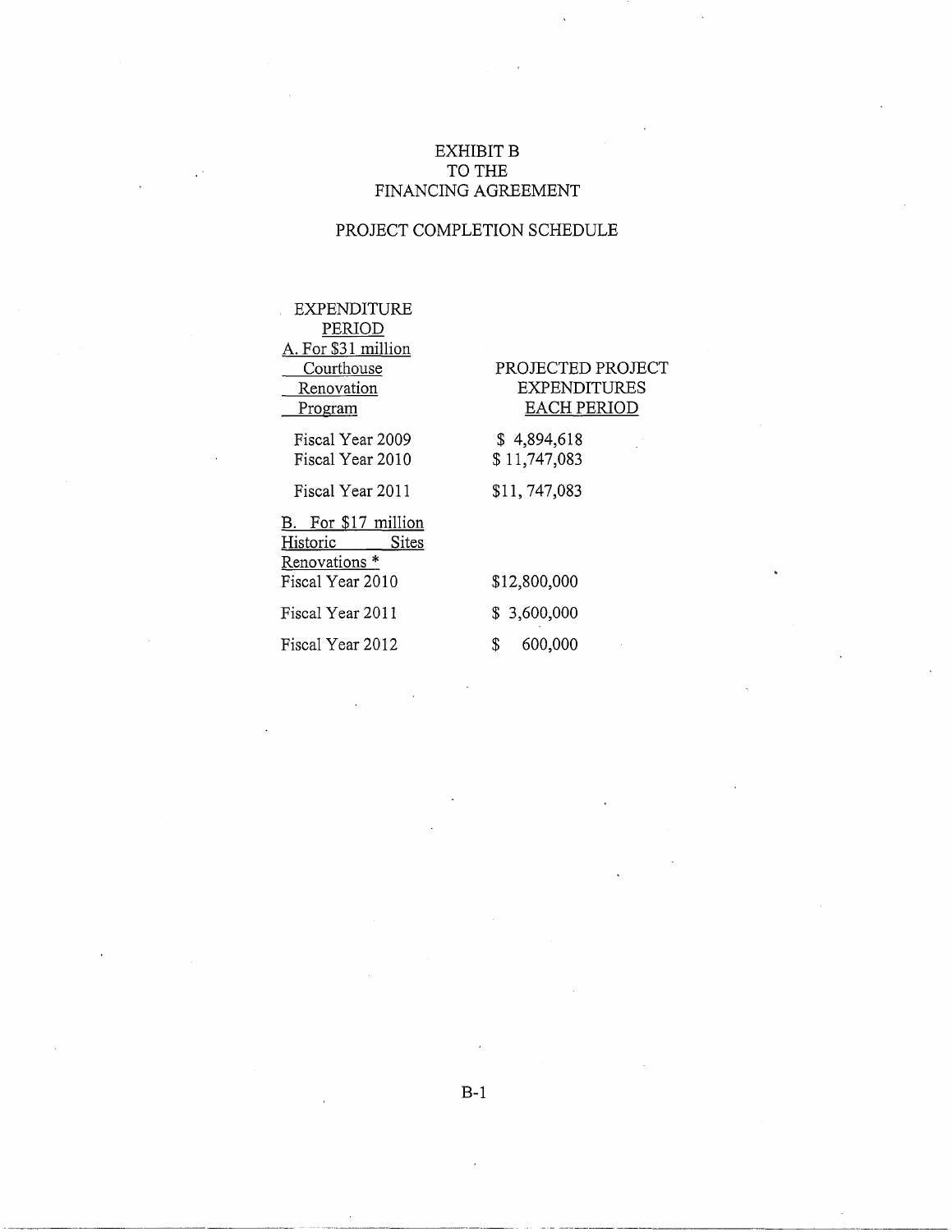# EXHIBIT C TO THE FINANCING AGREEMENT

# GOVERNMENTAL PROJECT APPROVALS

As of the Closing Date, the following licenses, permits, and other governmental approvals necessary to complete the Project have not been obtained (Describe each such approval (e.g., utility easement), stating for each (1) the identity of the Project facility (or facilities) for which such approval is required, (2) the primary requirements necessary to obtain such approval, and (3) the date that such approval is expected to be obtained):

# **None**

--~ --------- -- ------- --- - ------------- .. ------ ---~~ ~---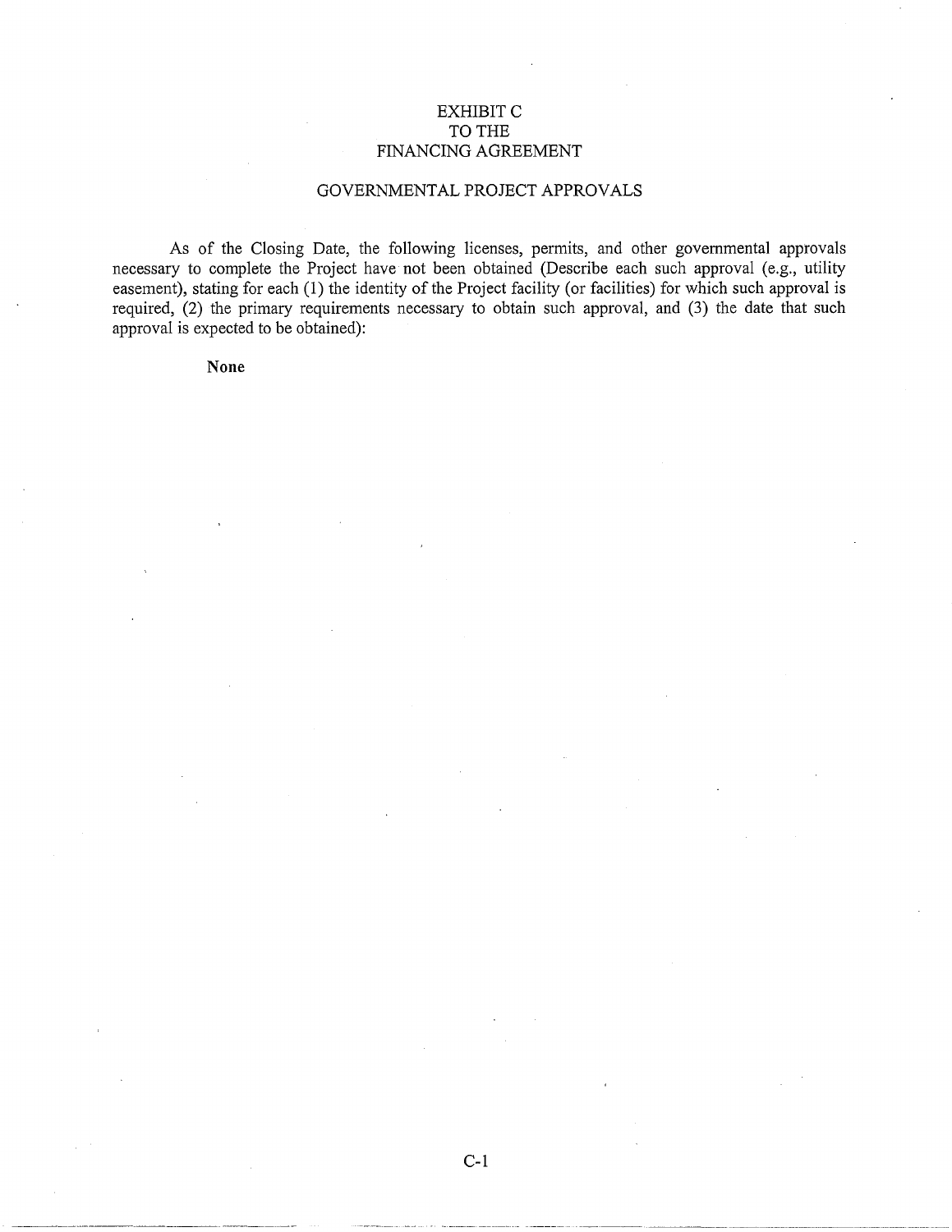# EXHIBIT D TO THE FINANCING AGREEMENT

#### FORM OF DISBURSEMENT CERTIFICATE

#### DISBURSEMENT CERTIFICATE

The undersigned hereby certifies, on behalf of the Texas Historical Commission (the "Qualified Agency"), as follows:

(a) The capitalized terms in this Certificate that are not herein defined shall have. the meanings defined in the Financing Agreement, dated as of April 2, 2009, between the Qualified Agency and the Texas Public Finance Authority.

(b) The Qualified Agency (Agency No. **[808])** requests disbursement from the Project Fund to pay Project Costs in the aggregate amount of \$10,000,000. The aggregate of all disbursements (including this disbursement) from the Project Fund requested by the Qualified Agency to date is \$10,000,000.

(c) Except as previously disclosed in writing to the Executive Director, the Qualified Agency is not in breach of any representation, warranty, or agreement in the Financing Agreement.

(d) The Qualified Agency reasonably expects to submit payment vouchers, in the aggregate amount of the disbursements requested by this Certificate, for the payment of the Project Costs for which disbursement is requested.

(e) For each item of Project Costs for which a disbursement of funds is requested, state the following information [attach separate sheet if necessary]:

| Program<br>Cost<br>Account | Appropriated<br>Fund No.<br>(D22 Profile) | Agency Fund<br>No.<br>(D23 Profile) | Agency<br>General<br>Ledger<br>Account | Appropriation<br>Year | Amount of<br>Disbursement | Project<br>Identification |
|----------------------------|-------------------------------------------|-------------------------------------|----------------------------------------|-----------------------|---------------------------|---------------------------|
| 20971                      | 7636                                      | 23010                               | 80876360                               | 09                    | 10,000,000                | Courthouse                |

IN WITNESS WHEREOF, the undersigned executes this Certificate on the date shown below.

**t2on'i** *6\a,* G~ **C-F 0**  By: Town Black Date: 4 2 6 9

--~---·-------.. --- ----·-------- ---- -----··----··-- -- -- --------------·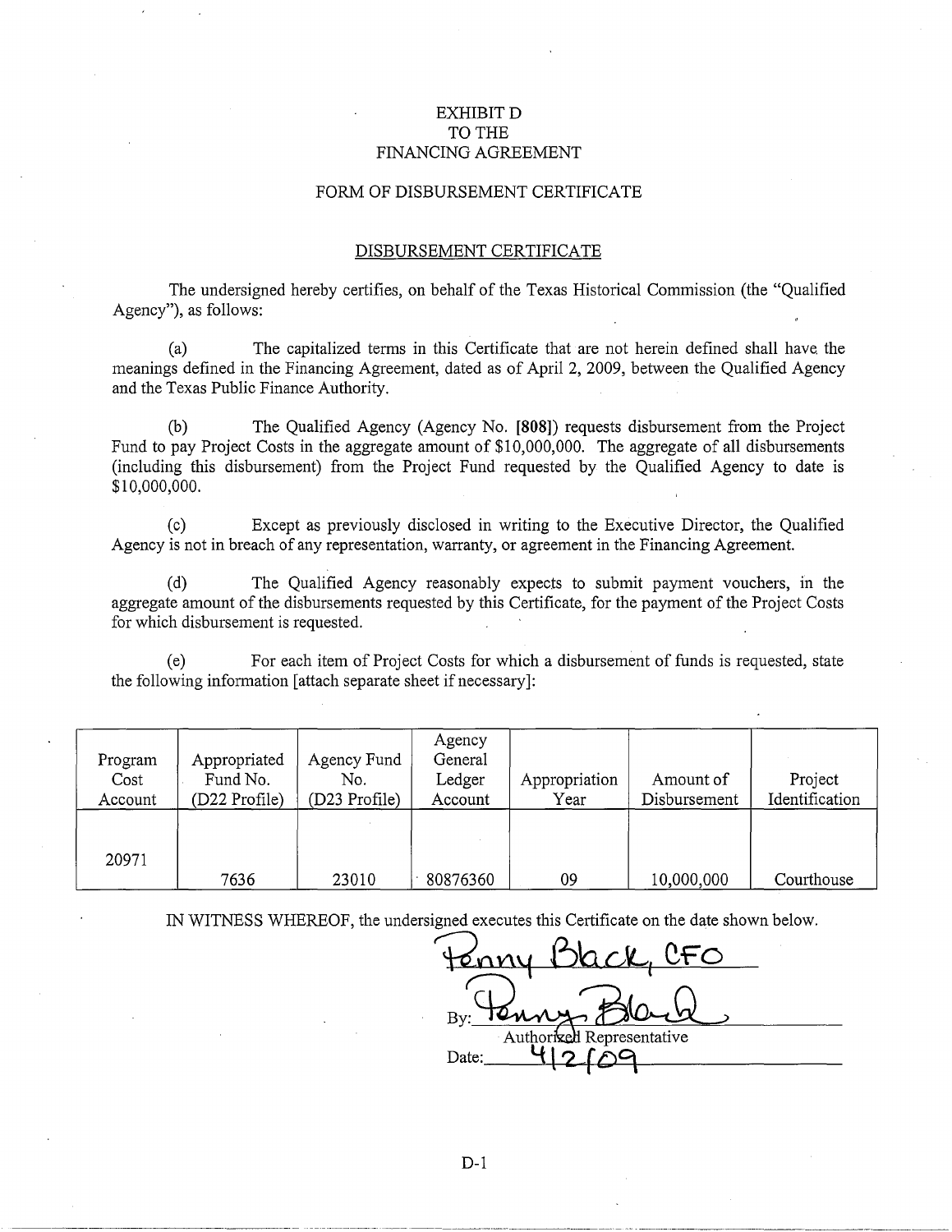# EXHIBIT E TO THE FINANCING AGREEMENT

#### MONTHLY STATUS REPORT INFORMATION

The monthly status report prepared by the Qualified Agency pursuant to this Financing Agreement shall contain the following information with respect to the Project:

- (1) identity of the Project Components (name, ID no., etc.) and the original date on which such Project Components were first financed hereunder;
- $(2)$  fund number(s);
- (3) the budget amount for the Project Components (including adjustments, if any);
- (4) description of work category;
- (5) amount expended for reporting month;
- ( 6) total amount expended to date;
- (7) amount encumbered;
- (8) available balance;
- (9) percent work complete;
- (10) percent funds expended; and
- (11) narrative identifying any problems (including, without limitation, delays and cost overruns) and indicating whether such problems will substantially alter the work schedule or costs.
- (12) identify any use of the Project or facilities by any Person other than a state or local governmental unit.

E-1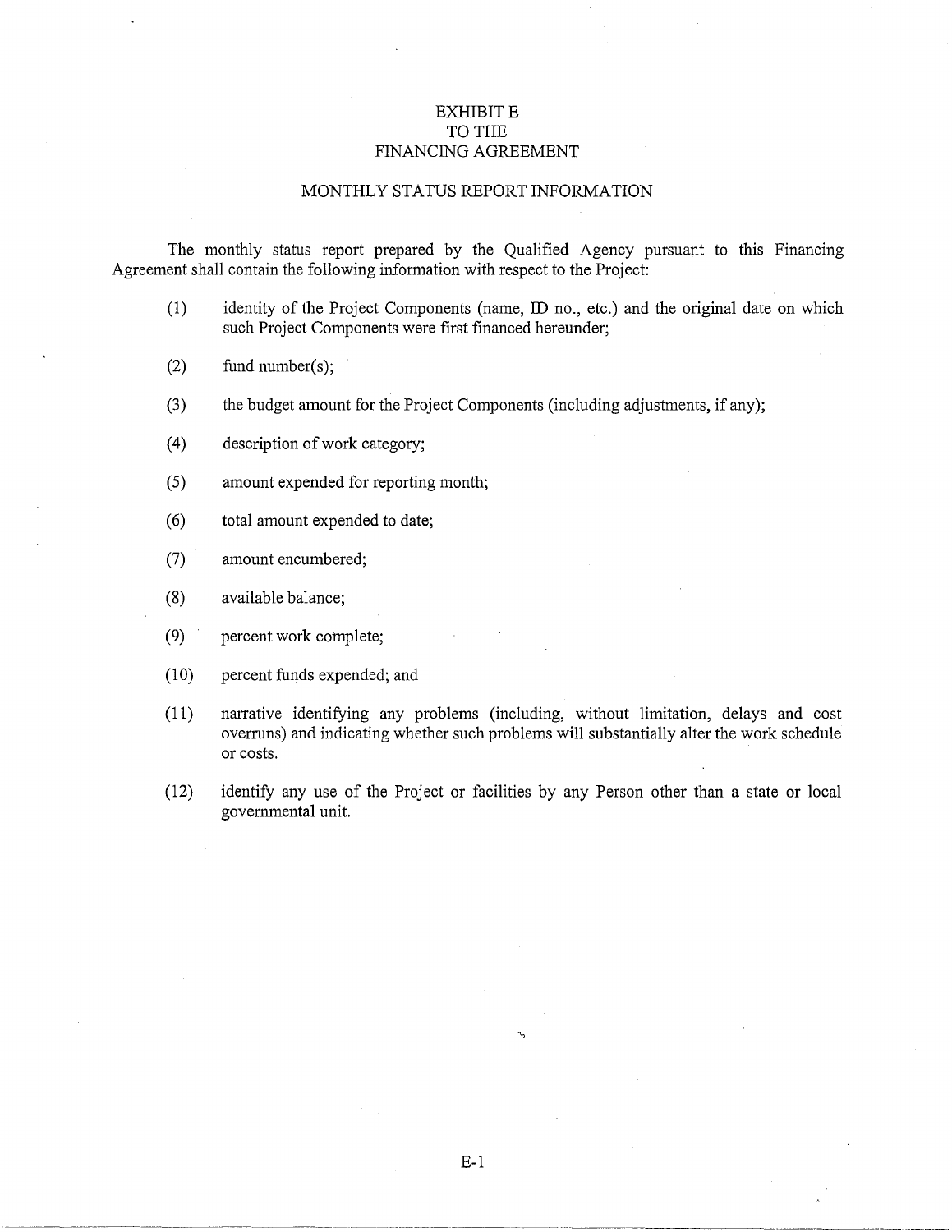# **EXHIBIT F** TO THE FINANCING AGREEMENT

# FORM OF PROJECT COMPLETION CERTIFICATE

## PROJECT COMPLETION CERTIFICATE

# FUND NO.

The undersigned hereby certifies, on behalf of the \_\_\_\_\_\_ (the "Qualified Agency"), as follows:

(a) The capitalized terms in this Certificate that are not herein defined shall have the meanings defined in the Financing Agreement, dated as of \_\_\_\_\_\_\_\_, \_\_\_\_\_, between the Qualified Agency and the Texas Public Finance Authority.

(b) The Project was completed on (or no further proceeds of the Notes are to be expended for Project Costs as of) *[insert date]*.

(c) Except for \$ (the "Retainage"), all Project Costs that have been incurred have been paid, and no further disbursements from the Project Fund for the payment of Project Costs will be necessary.

(d) The Retainage is sufficient to pay all claims (1) for the payment of any Project Costs that are not presently due, and (2) for the payment of any Project Costs the liability for which is being contested or disputed by the Qualified Agency.

IN WITNESS WHEREOF, the undersigned executes this Certificate on the date shown below.

By: \_\_\_\_\_\_\_\_\_\_\_\_\_\_\_ \_

Authorized Agency Representative

Date:

F-1

----------- ------------------------